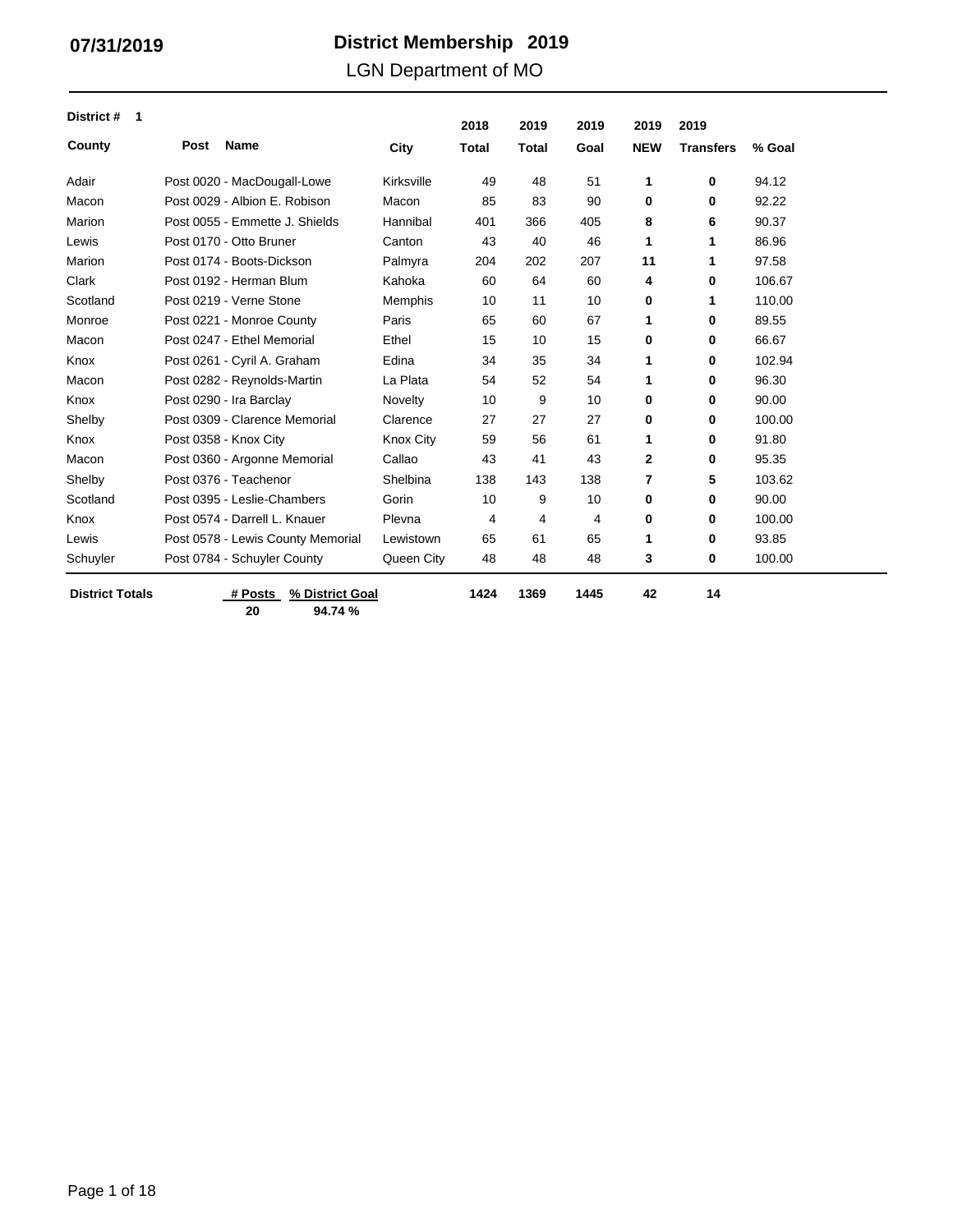LGN Department of MO

| District #<br>$\overline{2}$ |      |                                               |                   | 2018         | 2019         | 2019 | 2019         | 2019             |        |
|------------------------------|------|-----------------------------------------------|-------------------|--------------|--------------|------|--------------|------------------|--------|
| County                       | Post | <b>Name</b>                                   | City              | <b>Total</b> | <b>Total</b> | Goal | <b>NEW</b>   | <b>Transfers</b> | % Goal |
| Randolph                     |      | Post 0006 - Bazan-Bailey                      | Moberly           | 96           | 79           | 97   | 0            | 0                | 81.44  |
| Chariton                     |      | Post 0007 - Rucker-Mc Allister                | <b>Brunswick</b>  | 98           | 94           | 100  | 6            | 0                | 94.00  |
| Livingston                   |      | Post 0025 - Vern R. Glick                     | Chillicothe       | 179          | 183          | 180  | 4            | $\mathbf{2}$     | 101.67 |
| Grundy                       |      | Post 0031 - Major Dale Stepp                  | Trenton           | 109          | 99           | 110  | 10           | 0                | 90.00  |
| Putnam                       |      | Post 0034 - Wilbur C. Odam                    | Unionville        | 32           | 22           | 33   | 0            | 0                | 66.67  |
| Linn                         |      | Post 0057 - Green Hills                       | <b>Bucklin</b>    | 76           | 74           | 78   | 6            | $\mathbf{2}$     | 94.87  |
| Linn                         |      | Post 0182 - Ernest A. Mc Nish                 | <b>Brookfield</b> | 48           | 47           | 48   | 0            | 0                | 97.92  |
| Linn                         |      | Post 0197 - Pershings Old Home                | Laclede           | 12           | 15           | 12   | $\mathbf{2}$ | 1                | 125.00 |
| Sullivan                     |      | Post 0228 - Sullivan County                   | Milan             | 62           | 60           | 65   | 4            | 0                | 92.31  |
| Carroll                      |      | Post 0239 - LeRoy Smithpeter                  | Carrollton        | 17           | 17           | 19   | $\mathbf 0$  | 0                | 89.47  |
| Putnam                       |      | Post 0249 - Lucerne Memorial                  | Lucerne           | 0            | 0            | 0    | 0            | 0                | 0.00   |
| Putnam                       |      | Post 0251 - Neal Smith                        | Lemons            | 9            | 8            | 9    | 0            | 0                | 88.89  |
| Linn                         |      | Post 0264 - King-Stephenson MemorialMarceline |                   | 37           | 35           | 39   | 0            | 0                | 89.74  |
| Linn                         |      | Post 0274 - Claude Myers                      | <b>Browning</b>   | 32           | 30           | 33   | 0            | 1                | 90.91  |
| Sullivan                     |      | Post 0365 - King-Walker-Custer                | Green City        | 32           | 31           | 33   | 2            | 0                | 93.94  |
| Chariton                     |      | Post 0391 - Claude Duff                       | Salisbury         | 29           | 25           | 30   | 1            | 0                | 83.33  |
| Mercer                       |      | Post 0477 - Ragan-Hickman                     | Mercer            | 62           | 46           | 61   | 0            | 1                | 75.41  |
| Linn                         |      | Post 0517 - Williams-De Moss                  | Meadville         | 15           | 14           | 15   | 0            | 0                | 93.33  |
| Linn                         |      | Post 0538 - Linn County Memorial              | Linneus           | 25           | 25           | 26   | 0            | 0                | 96.15  |
| Carroll                      |      | Post 0551 - Norborne Memorial                 | Norborne          | 12           | 11           | 12   | 0            | 0                | 91.67  |
| Chariton                     |      | Post 0586 - Swan Lake Memorial                | Sumner            | 67           | 67           | 67   | 3            | 0                | 100.00 |
| <b>District Totals</b>       |      | % District Goal<br># Posts                    |                   | 1049         | 982          | 1067 | 38           | 7                |        |

**21 92.03 %**

Page 2 of 18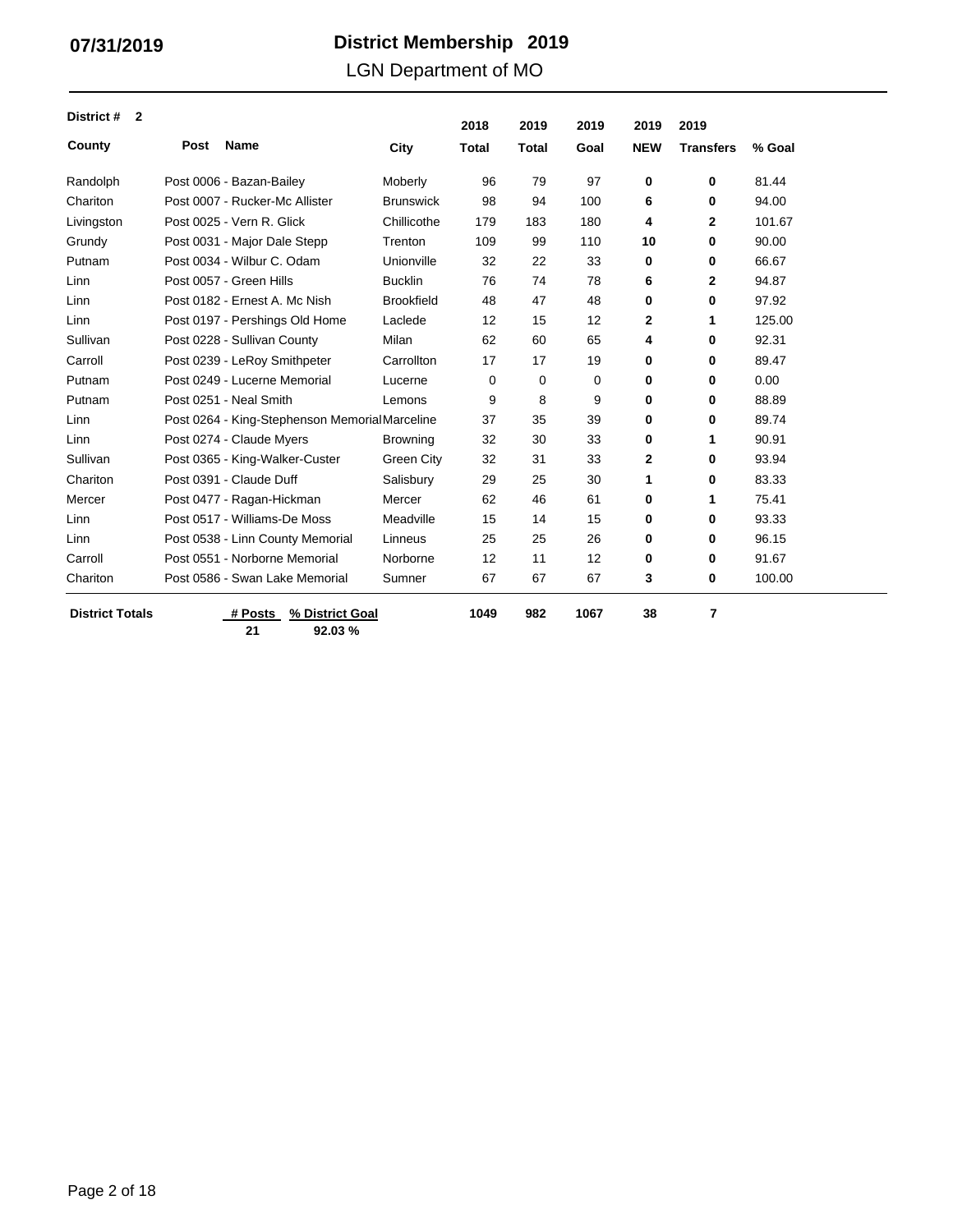LGN Department of MO

| District #<br>3        |                    |                                                |                             | 2018  | 2019  | 2019 | 2019       | 2019             |        |
|------------------------|--------------------|------------------------------------------------|-----------------------------|-------|-------|------|------------|------------------|--------|
| County                 | Post               | <b>Name</b>                                    | City                        | Total | Total | Goal | <b>NEW</b> | <b>Transfers</b> | % Goal |
| Clinton                |                    | Post 0033 - Elmer Ellis                        | Cameron                     | 82    | 75    | 83   | 1          | 0                | 90.36  |
| Harrison               |                    | Post 0056 - Eagleville Memorial                | Eagleville                  | 24    | 25    | 25   | 1          | 0                | 100.00 |
| Clay                   |                    | Post 0058 - Smithville                         | Smithville                  | 295   | 314   | 295  | 34         | 17               | 106.44 |
| Clay                   |                    | Post 0061 - Jarchow-Schroeder                  | N. Kansas City              | 148   | 139   | 149  | 11         | 6                | 93.29  |
| Daviess                |                    | Post 0068 - McAfee-Stephens                    | Gallatin                    | 11    | 7     | 12   | 0          | 0                | 58.33  |
| Worth                  |                    | Post 0092 - John Edgar Barnes                  | <b>Grant City</b>           | 24    | 23    | 25   | 4          | 1                | 92.00  |
| Clay                   |                    | Post 0095 - Robert H. Baker                    | Liberty                     | 257   | 211   | 258  | 6          | 0                | 81.78  |
| Clinton                |                    | Post 0097 - John Callahan                      | Plattsburg                  | 50    | 43    | 51   | 1          | 0                | 84.31  |
| Gentry                 |                    | Post 0106 - Donald Holden                      | Albany                      | 28    | 26    | 29   | 0          | $\mathbf 0$      | 89.66  |
| Caldwell               |                    | Post 0117 - Tweedie-Murray                     | <b>Braymer</b>              | 65    | 61    | 66   | 4          | 0                | 92.42  |
| Gentry                 |                    | Post 0132 - King City                          | King City                   | 43    | 41    | 44   | 3          | 0                | 93.18  |
| Caldwell               |                    | Post 0140 - Ed J. Kenney                       | Kidder                      | 8     | 7     | 9    | 0          | 0                | 77.78  |
| De Kalb                |                    | Post 0169 - Lincoln-Anderson                   | Osborn                      | 11    | 10    | 12   | 0          | $\mathbf 0$      | 83.33  |
| Harrison               | Post 0176 - Opdyke |                                                | Ridgeway                    | 12    | 12    | 13   | 0          | 0                | 92.31  |
| Clay                   |                    | Post 0194 - Marsh-Seuell-Dykes                 | Holt                        | 3     | 3     | 4    | 0          | 0                | 75.00  |
| Harrison               |                    | Post 0216 - Wilson-Axline                      | Bethany                     | 77    | 71    | 78   | 4          | 0                | 91.03  |
| Clay                   |                    | Post 0236 - Clyde Gustine                      | <b>Excelsior Springs 27</b> |       | 120   | 129  | 8          | 1                | 93.02  |
| Ray                    |                    | Post 0237 - Griffith-Skiles                    | Richmond                    | 143   | 143   | 143  | 9          | $\mathbf{2}$     | 100.00 |
| Harrison               |                    | Post 0257 - Cainsville                         | Cainsville                  | 20    | 19    | 21   | 0          | 0                | 90.48  |
| Gentry                 |                    | Post 0260 - Raymond Sager                      | Stanberry                   | 73    | 73    | 74   | 4          | 2                | 98.65  |
| Caldwell               |                    | Post 0285 - Boutwell-Clark-Craven-Eadblamilton |                             | 59    | 54    | 60   | 0          | 3                | 90.00  |
| Clinton                |                    | Post 0393 - Gower Memorial                     | Gower                       | 55    | 49    | 54   | 3          | 0                | 90.74  |
| Clinton                |                    | Post 0467 - Kirby Stapleton                    | Lathrop                     | 38    | 35    | 39   | 0          | 0                | 89.74  |
| Ray                    | Post 0487 - Hardin |                                                | Hardin                      | 21    | 17    | 22   | 0          | 0                | 77.27  |
| De Kalb                |                    | Post 0508 - Robinson-Beeching                  | Stewartsville               | 70    | 62    | 71   | 3          | 0                | 87.32  |
| Worth                  |                    | Post 0515 - Floyd Ray Ames                     | Sheridan                    | 5     | 5     | 6    | 0          | $\bf{0}$         | 83.33  |
| Caldwell               |                    | Post 0557 - Polo Memorial                      | Polo                        | 60    | 55    | 61   | 1          | $\bf{0}$         | 90.16  |
| Clay                   |                    | Post 0626 - Bennett and Dennis                 | Gladstone                   | 240   | 249   | 241  | 10         | 14               | 103.32 |
| <b>District Totals</b> |                    | % District Goal<br># Posts                     |                             | 2049  | 1949  | 2074 | 107        | 46               |        |

**28 93.97 %**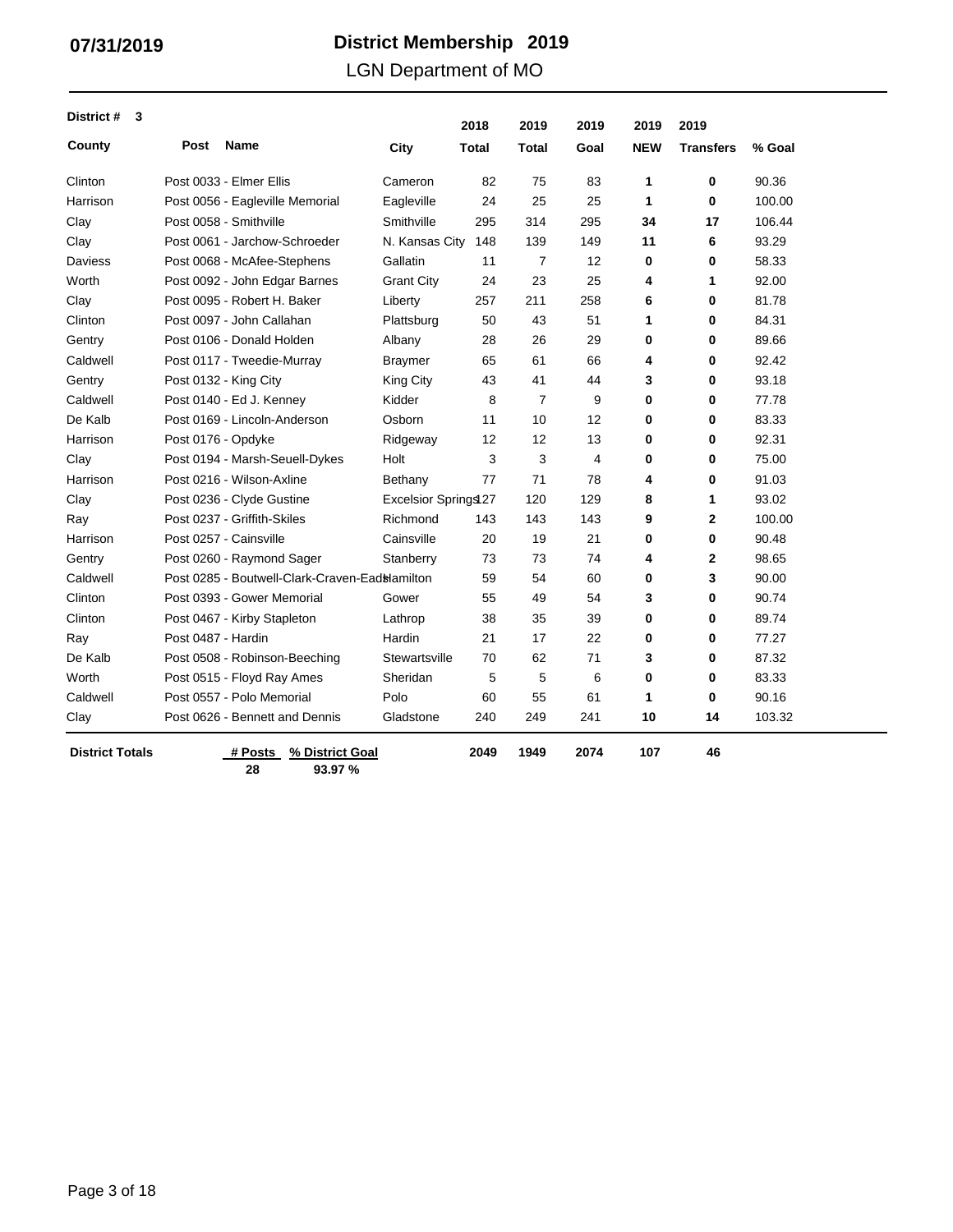### LGN Department of MO

| District #<br>4        |                    |                                                |                      | 2018         | 2019  | 2019 | 2019       | 2019             |        |
|------------------------|--------------------|------------------------------------------------|----------------------|--------------|-------|------|------------|------------------|--------|
| County                 | Post               | <b>Name</b>                                    | City                 | <b>Total</b> | Total | Goal | <b>NEW</b> | <b>Transfers</b> | % Goal |
| <b>Buchanan</b>        |                    | Post 0011 - MacDonald-Dugger                   | St. Joseph           | 60           | 54    | 61   | 1          | $\mathbf{2}$     | 88.52  |
| Atchison               |                    | Post 0032 - Merrill-Smith                      | Westboro             | 15           | 15    | 16   | 0          | 0                | 93.75  |
| Atchison               |                    | Post 0049 - Ralph Greer                        | <b>Rock Port</b>     | 71           | 69    | 72   | 2          | 0                | 95.83  |
| Nodaway                |                    | Post 0100 - James Edward Gray                  | Maryville            | 129          | 118   | 130  | 2          | 1                | 90.77  |
| Nodaway                |                    | Post 0102 - O'Howell-Strader                   | Barnard              | 30           | 27    | 32   | 1          | 0                | 84.38  |
| Holt                   |                    | Post 0121 - Paul P. Shutts                     | Mound City           | 45           | 37    | 46   | 1          | 0                | 80.43  |
| Holt                   |                    | Post 0164 - Story-Hardin                       | Craig                | 57           | 53    | 57   | 4          | $\overline{2}$   | 92.98  |
| Holt                   |                    | Post 0190 - Harris E. Petree                   | Oregon               | 32           | 28    | 33   | 0          | 0                | 84.85  |
| Atchison               |                    | Post 0199 - Allen-Schiffern                    | Tarkio               | 66           | 53    | 66   | 1          | 0                | 80.30  |
| Holt                   |                    | Post 0256 - Maitland-Graham                    | Maitland             | 26           | 21    | 27   | 0          | 0                | 77.78  |
| Atchison               |                    | Post 0284 - John Richards                      | Fairfax              | 19           | 19    | 20   | 0          | 0                | 95.00  |
| Andrew                 |                    | Post 0287 - Dick Munkres                       | Savannah             | 230          | 236   | 230  | 20         | 6                | 102.61 |
| Nodaway                |                    | Post 0288 - Glen Ulmer                         | Hopkins              | 17           | 16    | 18   | 0          | 0                | 88.89  |
| Nodaway                |                    | Post 0315 - Rolla Dicks                        | Burlington Junctio58 |              | 52    | 59   | 0          | 0                | 88.14  |
| Platte                 |                    | Post 0318 - Leon A. Robbins Memorial Parkville |                      | 190          | 199   | 191  | 12         | 3                | 104.19 |
| <b>Buchanan</b>        |                    | Post 0359 - Pony Express                       | St. Joseph           | 566          | 509   | 567  | 3          | 20               | 89.77  |
| Platte                 |                    | Post 0445 - Daniel-Shafer                      | Edgerton             | 47           | 43    | 48   | 1          | $\mathbf{2}$     | 89.58  |
| Nodaway                |                    | Post 0464 - Tri-C Memorial                     | Conception Junc207   |              | 203   | 208  | 4          | 0                | 97.60  |
| Nodaway                |                    | Post 0492 - Bradley-Carver                     | Elmo                 | 13           | 10    | 14   | 0          | 0                | 71.43  |
| Platte                 | Post 0501 - Weston |                                                | Weston               | 33           | 36    | 34   | 0          | 0                | 105.88 |
| Nodaway                |                    | Post 0528 - Curry-Richardson                   | Parnell              | 31           | 31    | 32   | 0          | 0                | 96.88  |
| <b>District Totals</b> |                    | # Posts<br>% District Goal                     |                      | 1942         | 1829  | 1961 | 52         | 36               |        |

**21 93.27 %**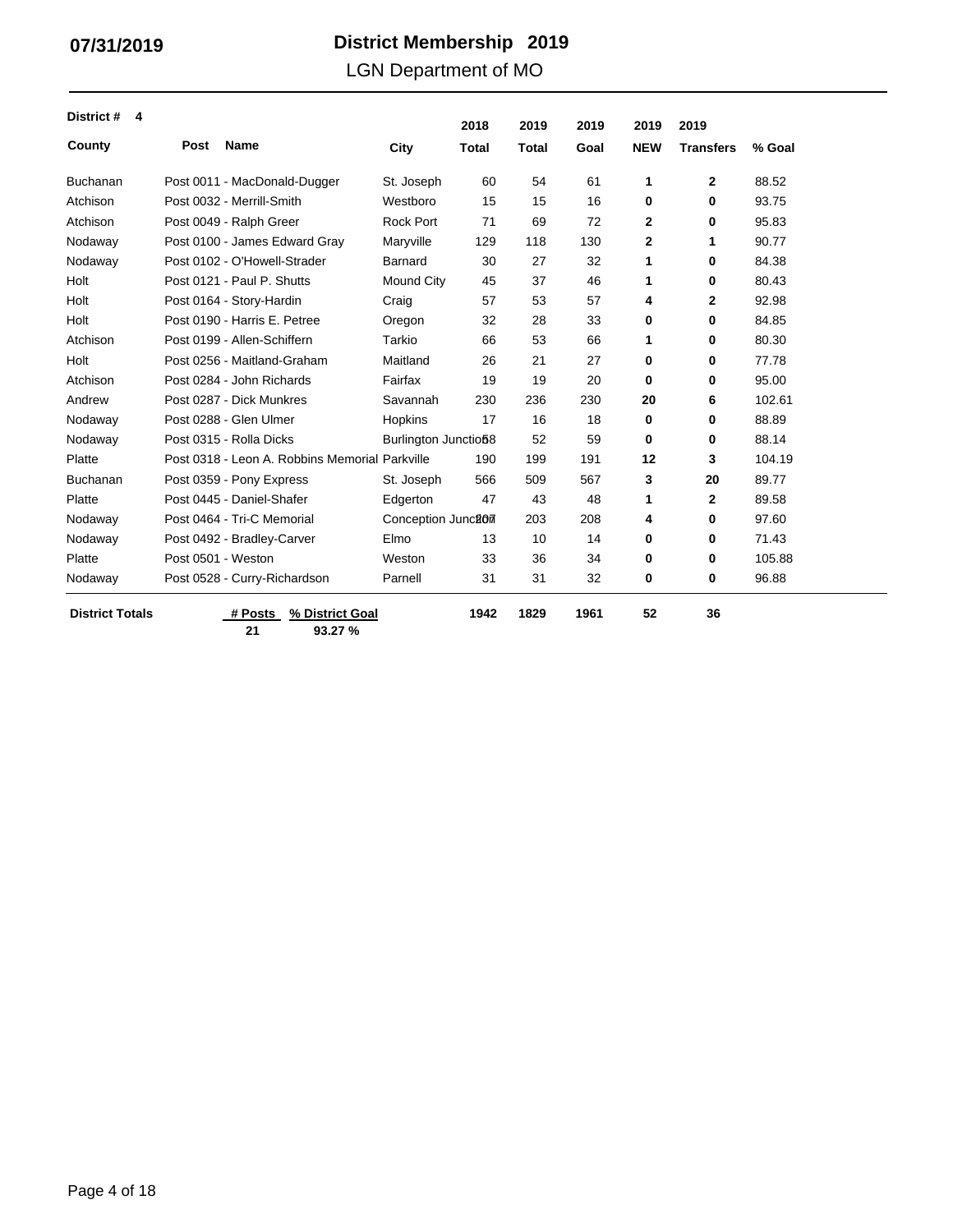LGN Department of MO

| 5<br>District #        |                                                  |                     | 2018  | 2019  | 2019 | 2019       | 2019             |        |
|------------------------|--------------------------------------------------|---------------------|-------|-------|------|------------|------------------|--------|
| County                 | Name<br>Post                                     | City                | Total | Total | Goal | <b>NEW</b> | <b>Transfers</b> | % Goal |
| Jackson                | Post 0021 - Tirey J. Ford                        | Independence        | 1392  | 1275  | 1399 | 30         | 30               | 91.14  |
| Jackson                | Post 0149 - Wayne Miner                          | <b>Kansas City</b>  | 128   | 125   | 129  | 24         | 20               | 96.90  |
| Jackson                | Post 0151 - Campo-Manfre-Barbieri                | Kansas City         | 26    | 16    | 26   | 0          | 0                | 61.54  |
| Jackson                | Post 0189 - Robert L. Clore                      | Lee's Summit        | 324   | 269   | 326  | 12         | 14               | 82.52  |
| Jackson                | Post 0340 - Conboy-Nichols                       | Sugar Creek         | 24    | 19    | 24   | 0          | 0                | 79.17  |
| Jackson                | Post 0379 - Oak Grove                            | Oak Grove           | 138   | 117   | 139  | 11         | 7                | 84.17  |
| Jackson                | Post 0499 - Stanley-Pack                         | <b>Blue Springs</b> | 412   | 380   | 403  | 10         | 18               | 94.29  |
| Jackson                | Post 0596 - Raytown Memorial                     | Raytown             | 70    | 67    | 70   | 1          | 2                | 95.71  |
| Jackson                | Post 0598 - Hickman Mills Memorial               | Hickman Mills       | 117   | 119   | 118  | 3          | 11               | 100.85 |
| Jackson                | Post 0609 - Anthony Forte-Edward Galvansas City  |                     | 5     | 4     | 5    | 0          | 0                | 80.00  |
| Jackson                | Post 1107 - Heartland Women Veterans ndependence |                     | 17    | 18    | 17   | 0          | 2                | 105.88 |
| <b>District Totals</b> | % District Goal<br># Posts<br>11<br>90.70 %      |                     | 2653  | 2409  | 2656 | 91         | 104              |        |

**90.70 %**

Page 5 of 18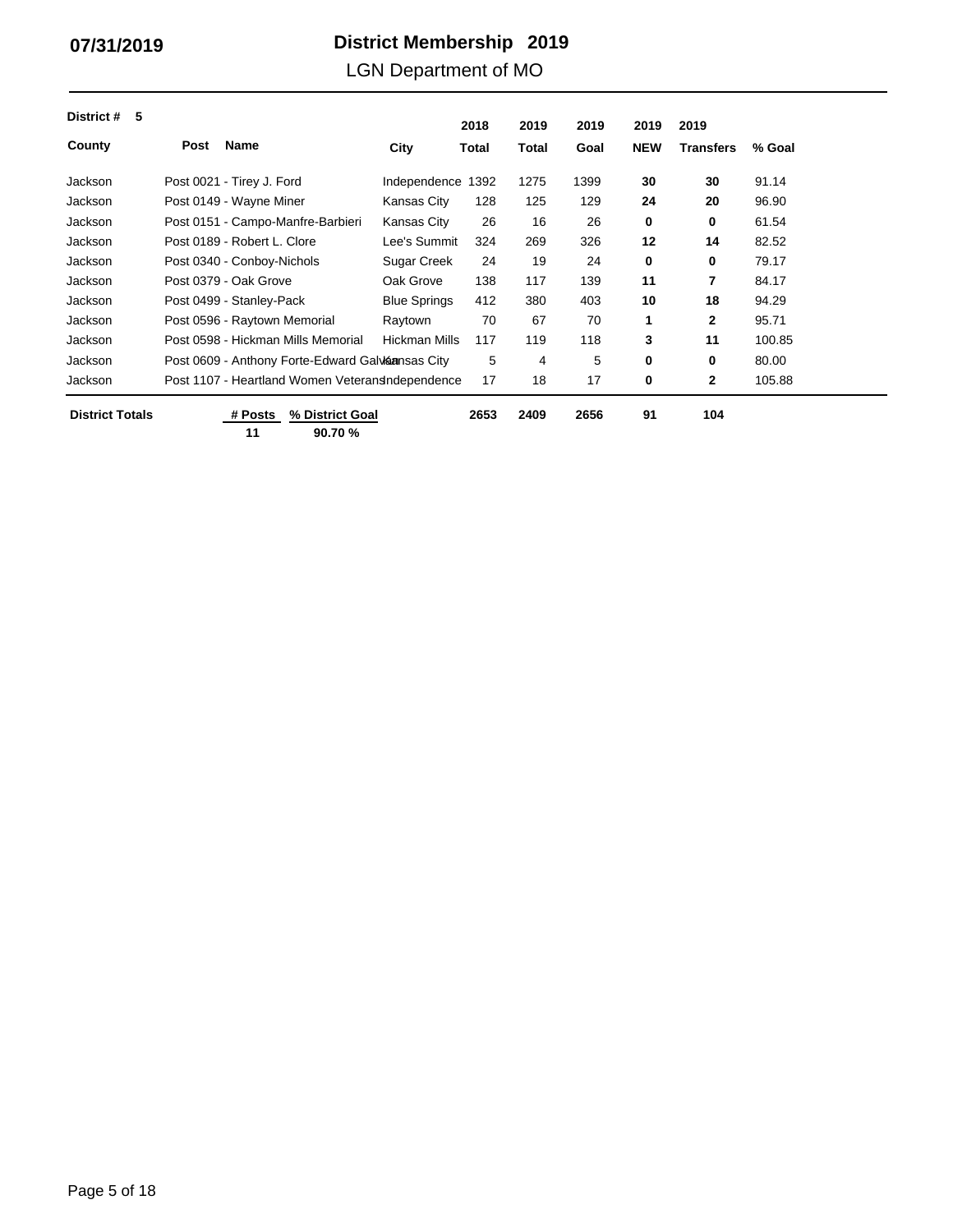LGN Department of MO

| District #<br>6        |                    |                                  |                     | 2018         | 2019         | 2019 | 2019        | 2019             |        |
|------------------------|--------------------|----------------------------------|---------------------|--------------|--------------|------|-------------|------------------|--------|
| County                 | Post               | <b>Name</b>                      | City                | <b>Total</b> | <b>Total</b> | Goal | <b>NEW</b>  | <b>Transfers</b> | % Goal |
| Vernon                 |                    | Post 0002 - Leon Ogier           | Nevada              | 48           | 44           | 50   | 1           | 0                | 88.00  |
| Henry                  |                    | Post 0014 - Clem P. Dickinson    | Clinton             | 125          | 108          | 126  | 6           | 1                | 85.71  |
| Cass                   |                    | Post 0042 - Hurley Lee Spicer    | Harrisonville       | 98           | 89           | 98   | 0           | $\mathbf{2}$     | 90.82  |
| <b>Bates</b>           |                    | Post 0046 - James P. Arnold      | <b>Butler</b>       | 39           | 35           | 41   | 1           | 0                | 85.37  |
| Cass                   |                    | Post 0053 - Newton Dudley        | Pleasant Hill       | 22           | 21           | 22   | 0           | 0                | 95.45  |
| <b>Bates</b>           |                    | Post 0067 - Craig-Wheeler-Duzan  | <b>Rich Hill</b>    | 43           | 38           | 43   | 2           | 0                | 88.37  |
| Henry                  |                    | Post 0082 - Windsor              | Windsor             | 147          | 129          | 153  | 9           | 3                | 84.31  |
| Johnson                |                    | Post 0090 - Munday-Hancock       | Holden              | 80           | 74           | 81   | 3           | 0                | 91.36  |
| Johnson                |                    | Post 0131 - Matthews-Crawford    | Warrensburg         | 458          | 399          | 460  | 16          | 3                | 86.74  |
| Vernon                 |                    | Post 0175 - Sheldon              | Sheldon             | 8            | 8            | 8    | $\mathbf 0$ | 0                | 100.00 |
| Cass                   |                    | Post 0183 - Hall-Hartwell        | <b>Drexel</b>       | 11           | 10           | 12   | 0           | 0                | 83.33  |
| Cedar                  |                    | Post 0230 - Trent-Sallee         | Stockton            | 67           | 80           | 66   | 15          | 4                | 121.21 |
| Cedar                  |                    | Post 0233 - Koca-Reeder-Giddens  | Eldorado Springs 40 |              | 38           | 40   | 0           | 0                | 95.00  |
| Henry                  |                    | Post 0371 - Ingham-Morgan        | Urich               | 38           | 36           | 40   | 2           | 0                | 90.00  |
| Cass                   | Post 0488 - Belton |                                  | <b>Belton</b>       | 122          | 114          | 125  | 0           | $\mathbf{2}$     | 91.20  |
| Cass                   |                    | Post 0498 - Garden City Memorial | Garden City         | 27           | 26           | 27   | 3           | 1                | 96.30  |
| Cass                   |                    | Post 0536 - Archie Memorial      | Archie              | 12           | 3            | 12   | 0           | 0                | 25.00  |
| Henry                  |                    | Post 0566 - Calhoun              | Calhoun             | 31           | 28           | 33   | 0           | 0                | 84.85  |
| St. Clair              |                    | Post 0604 - Lewis-French         | Lowry City          | 27           | 33           | 27   | 5           | 1                | 122.22 |
| St. Clair              |                    | Post 0618 - Emerson-Bell         | Osceola             | 39           | 60           | 39   | 20          | 1                | 153.85 |
| <b>District Totals</b> |                    | % District Goal<br># Posts       |                     | 1482         | 1373         | 1503 | 83          | 18               |        |

**20 91.35 %**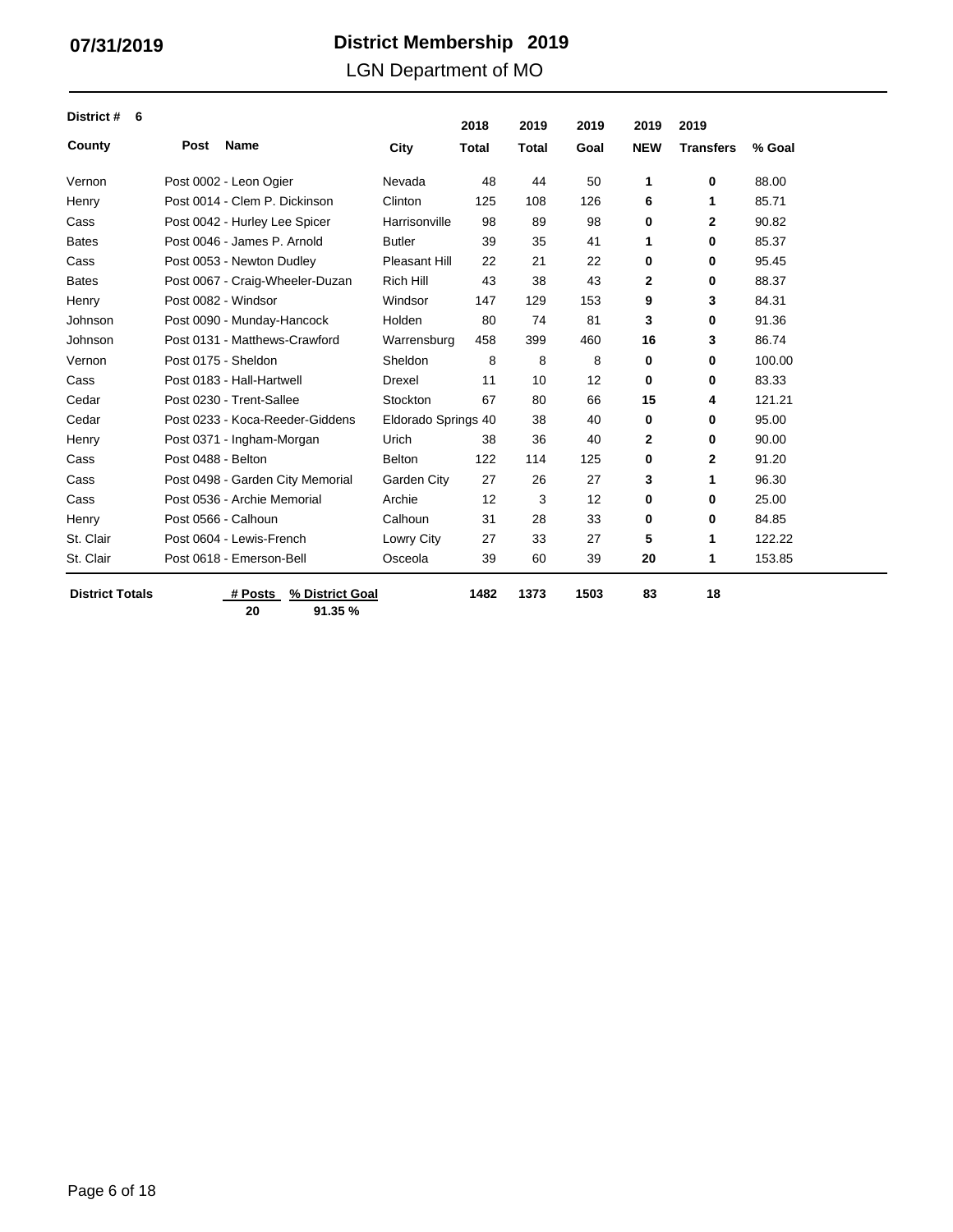LGN Department of MO

| District #<br>7        |                      |                                             |                      | 2018  | 2019         | 2019 | 2019       | 2019             |        |
|------------------------|----------------------|---------------------------------------------|----------------------|-------|--------------|------|------------|------------------|--------|
| County                 | Post                 | <b>Name</b>                                 | City                 | Total | <b>Total</b> | Goal | <b>NEW</b> | <b>Transfers</b> | % Goal |
| Lafayette              |                      | Post 0060 - George Thomas Cullom            | Lexington            | 78    | 78           | 79   | 6          | 0                | 98.73  |
| Saline                 |                      | Post 0078 - Charles E. Bollman              | Slater               | 113   | 105          | 114  | 0          | 2                | 92.11  |
| Lafayette              |                      | Post 0134 - Borgman-Osthoff                 | Wellington           | 49    | 45           | 50   | 1          | 0                | 90.00  |
| Saline                 | Post 0191 - Marshall |                                             | Marshall             | 38    | 35           | 39   | 0          | 1                | 89.74  |
| Howard                 | Post 0211 - Glasgow  |                                             | Glasgow              | 31    | 26           | 32   | 0          | 0                | 81.25  |
| Benton                 |                      | Post 0217 - Benton County                   | Warsaw               | 341   | 329          | 341  | 34         | 7                | 96.48  |
| Lafayette              |                      | Post 0223 - Wrzeciona-Smith                 | Higginsville         | 148   | 134          | 149  | 5          | 3                | 89.93  |
| Lafayette              |                      | Post 0258 - Lohman-Meyer                    | Concordia            | 71    | 69           | 72   | 0          | 1                | 95.83  |
| Howard                 |                      | Post 0273 - White-Bell                      | Fayette              | 32    | 26           | 33   | 4          | 0                | 78.79  |
| Saline                 |                      | Post 0279 - Sweet Springs                   | <b>Sweet Springs</b> | 60    | 55           | 61   | 0          | 0                | 90.16  |
| Lafayette              |                      | Post 0286 - Douthit-Specker                 | Odessa               | 59    | 53           | 60   | 1          | 0                | 88.33  |
| Benton                 |                      | Post 0305 - Abraham Lincoln                 | Cole Camp            | 150   | 144          | 151  | 7          | 1                | 95.36  |
| Saline                 |                      | Post 0478 - Tieman-Blackburn                | <b>Blackburn</b>     | 161   | 145          | 162  | 6          | 0                | 89.51  |
| Pettis                 |                      | Post 0491 - George T. Murphy                | Green Ridge          | 24    | 23           | 25   | 1          | 1                | 92.00  |
| Pettis                 |                      | Post 0520 - La Monte                        | LaMonte              | 22    | 17           | 23   | 0          | 0                | 73.91  |
| Saline                 |                      | Post 0558 - Malta Bend Memorial             | Malta Bend           | 219   | 219          | 219  | 3          | 10               | 100.00 |
| Hickory                |                      | Post 0623 - Cross Timbers                   | <b>Cross Timbers</b> | 23    | 15           | 24   | 0          | 0                | 62.50  |
| Pettis                 |                      | Post 0642 - George A. Whiteman MemoSiadalia |                      | 382   | 353          | 384  | 17         | 7                | 91.93  |
| Hickory                |                      | Post 0785 - Hickory County Memorial         | Hermitage            | 20    | 19           | 21   | 0          | 0                | 90.48  |
| <b>District Totals</b> |                      | # Posts<br>% District Goal                  |                      | 2021  | 1890         | 2039 | 85         | 33               |        |

**19 92.69 % % District Goal**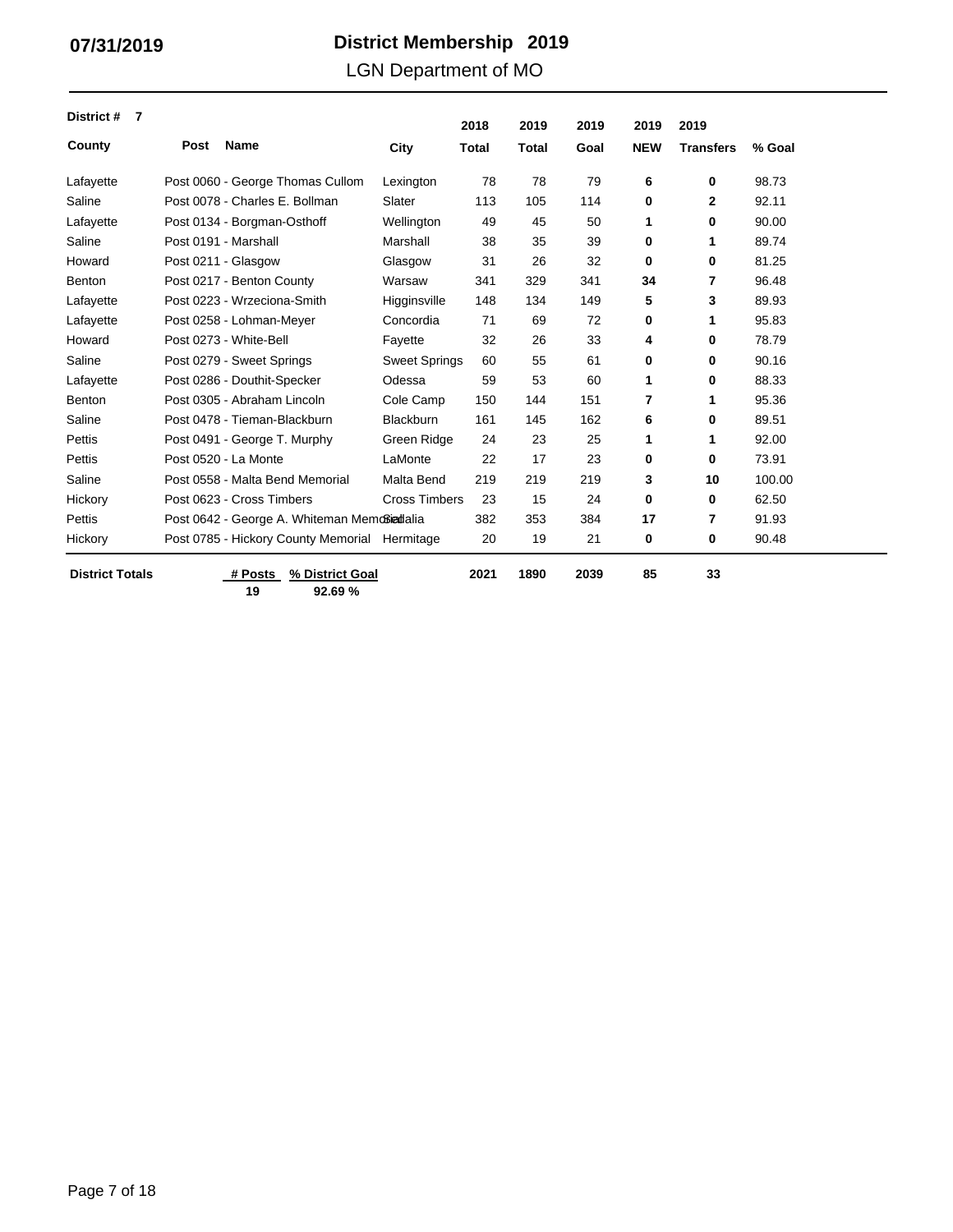LGN Department of MO

| District #<br>- 8      |                                                    |                    | 2018         | 2019         | 2019 | 2019           | 2019             |        |
|------------------------|----------------------------------------------------|--------------------|--------------|--------------|------|----------------|------------------|--------|
| County                 | Post<br><b>Name</b>                                | City               | <b>Total</b> | <b>Total</b> | Goal | <b>NEW</b>     | <b>Transfers</b> | % Goal |
| Cole                   | Post 0005 - Roscoe Enloe                           | Jefferson City     | 1342         | 1302         | 1341 | 58             | 17               | 97.09  |
| Cooper                 | Post 0052 - Thoma-Tuttle                           | Boonville          | 91           | 81           | 92   | 1              | 1                | 88.04  |
| Cooper                 | Post 0084 - George Clark Harlan                    | Otterville         | 12           | 10           | 12   | 0              | 0                | 83.33  |
| Morgan                 | Post 0104 - Morgan County                          | Versailles         | 41           | 34           | 43   | 0              | 1                | 79.07  |
| Miller                 | Post 0105 - Freemont Watkins                       | Iberia             | 33           | 30           | 34   | 0              | 0                | 88.24  |
| Boone                  | Post 0113 - Charles W. Waller                      | Centralia          | 44           | 33           | 46   | 1              | 1                | 71.74  |
| Boone                  | Post 0152 - Harry B. Pryor                         | Ashland            | 55           | 51           | 57   | 0              | 0                | 89.47  |
| Camden                 | Post 0193 - Lake Of The Ozarks                     | Camdenton          | 13           | 11           | 13   | 0              | 1                | 84.62  |
| Boone                  | Post 0202 - Herbert Williams                       | Columbia           | 316          | 251          | 318  | 1              | 0                | 78.93  |
| Callaway               | Post 0210 - Kingdom                                | Fulton             | 23           | 23           | 22   | 0              | 0                | 104.55 |
| Miller                 | Post 0229 - Omer M. Goode                          | Lake Ozark         | 58           | 57           | 54   | 2              | 0                | 105.56 |
| Cole                   | Post 0231 - Tony Jenkins                           | Jefferson City     | 9            | 8            | 9    | 0              | 0                | 88.89  |
| Boone                  | Post 0238 - Richard T. Kelly                       | Columbia           | 19           | 19           | 21   | 0              | 0                | 90.48  |
| Cooper                 | Post 0266 - Pilot Grove                            | <b>Pilot Grove</b> | 40           | 39           | 42   | 4              | 0                | 92.86  |
| Moniteau               | Post 0304 - Edgar Cole                             | Tipton             | 57           | 53           | 51   | $\mathbf{2}$   | 1                | 103.92 |
| Osage                  | Post 0317 - Paul A. Hasenbeck                      | Freeburg           | 153          | 155          | 155  | 7              | $\mathbf{2}$     | 100.00 |
| Morgan                 | Post 0343 - Galloway-Martens                       | Stover             | 44           | 44           | 46   | 1              | 1                | 95.65  |
| Cooper                 | Post 0415 - Bunceton Memorial                      | <b>Bunceton</b>    | 4            | 4            | 4    | 0              | 0                | 100.00 |
| Boone                  | Post 0424 - Hartsburg                              | Hartsburg          | 40           | 36           | 42   | 0              | 0                | 85.71  |
| Osage                  | Post 0506 - Chamois                                | Chamois            | 24           | 20           | 26   | 0              | 0                | 76.92  |
| Osage                  | Post 0544 - Westphalia                             | Westphalia         | 34           | 33           | 35   | 0              | 1                | 94.29  |
| Miller                 | Post 0545 - St. Elizabeth Memorial                 | St. Elizabeth      | 31           | 32           | 32   | $\overline{2}$ | $\bf{0}$         | 100.00 |
| Camden                 | Post 0624 - Zachariah Zack Davis Whe Sunrise Beach |                    | 568          | 520          | 569  | 18             | 11               | 91.39  |
| Boone                  | Post 1111 - Central MO Women Vets Columbia         |                    | 28           | 27           | 28   | 4              | 0                | 96.43  |
| <b>District Totals</b> | # Posts<br>% District Goal<br>92.92%<br>24         |                    | 3079         | 2873         | 3092 | 101            | 37               |        |

 $\overline{\phantom{0}}$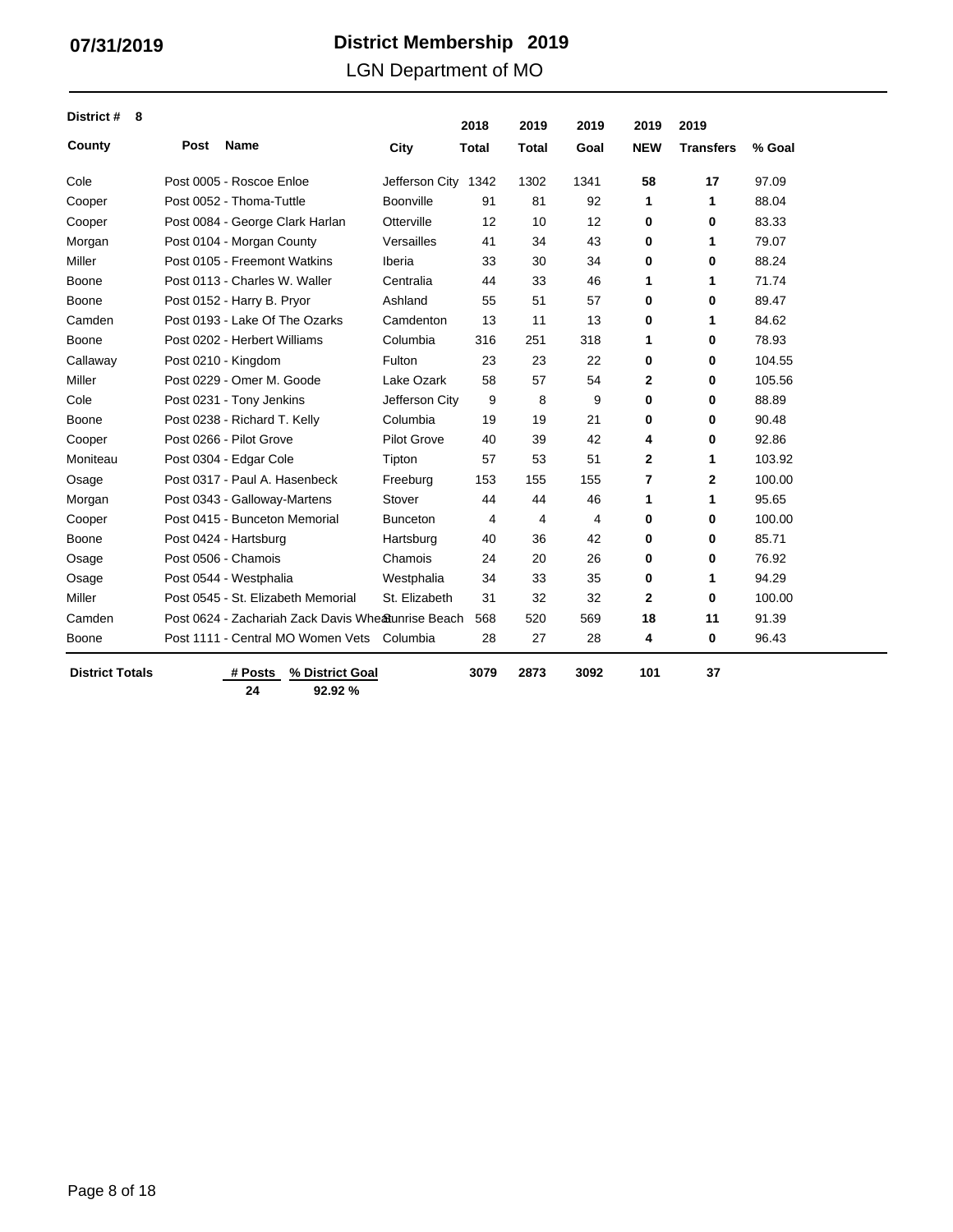LGN Department of MO

| District #<br>9        |                      |                                                 |                     | 2018        | 2019           | 2019        | 2019           | 2019             |        |
|------------------------|----------------------|-------------------------------------------------|---------------------|-------------|----------------|-------------|----------------|------------------|--------|
| County                 | Post                 | <b>Name</b>                                     | City                | Total       | <b>Total</b>   | Goal        | <b>NEW</b>     | <b>Transfers</b> | % Goal |
| Franklin               | Post 0018 - Sullivan |                                                 | Sullivan            | 25          | 23             | 25          | 1              | 1                | 92.00  |
| Audrain                |                      | Post 0026 - James Bledsoe                       | Mexico              | 68          | 57             | 68          | $\mathbf 0$    | $\overline{2}$   | 83.82  |
| Lincoln                |                      | Post 0094 - Lincoln County                      | Troy                | 49          | 57             | 49          | 6              | 6                | 116.33 |
| Warren                 |                      | Post 0122 - Warren County                       | Warrenton           | 18          | 11             | 18          | $\bf{0}$       | 0                | 61.11  |
| Montgomery             |                      | Post 0147 - Joseph B. Koenig                    | Rhineland           | 39          | 38             | 39          | $\bf{0}$       | 1                | 97.44  |
| Warren                 |                      | Post 0180 - Daniel Boone                        | Marthasville        | 63          | 66             | 63          | 1              | 2                | 104.76 |
| Franklin               |                      | Post 0218 - Washington                          | Washington          | 351         | 339            | 353         | 4              | 5                | 96.03  |
| Lincoln                |                      | Post 0226 - Elsberry Community                  | Elsberry            | 83          | 74             | 83          | $\mathbf{2}$   | 0                | 89.16  |
| St. Charles            |                      | Post 0262 - Harry H. Haferkamp                  | Augusta             | 18          | 16             | 18          | $\bf{0}$       | 0                | 88.89  |
| Montgomery             |                      | Post 0277 - Robert Graham                       | Montgomery City 17  |             | 16             | 17          | 0              | 1                | 94.12  |
| Franklin               | Post 0297 - Union    |                                                 | Union               | 228         | 216            | 230         | 9              | 1                | 93.91  |
| St. Charles            |                      | Post 0312 - St. Charles                         | St. Charles         | 676         | 642            | 676         | 15             | 11               | 94.97  |
| St. Charles            |                      | Post 0313 - Aloys-Crockwell                     | St. Peters          | 222         | 202            | 224         | 3              | 5                | 90.18  |
| St. Charles            |                      | Post 0319 - Vogt-Keene-Mintert                  | Portage De Sioux 10 |             | 10             | 10          | 0              | 0                | 100.00 |
| Franklin               |                      | Post 0320 - Colwell-Harris-Paul William Pacific |                     | 84          | 76             | 84          | 3              | 1                | 90.48  |
| St. Charles            |                      | Post 0323 - Wentzville                          | Wentzville          | 433         | 431            | 433         | 41             | 9                | 99.54  |
| Franklin               |                      | Post 0347 - Saint Clair Memorial                | St. Clair           | 183         | 175            | 185         | 9              | 3                | 94.59  |
| Pike                   |                      | Post 0349 - Dudley-Patton-Harvey                | Clarksville         | 37          | 36             | 37          | 1              | 0                | 97.30  |
| Franklin               |                      | Post 0366 - New Haven                           | New Haven           | 141         | 125            | 142         | 1              | 0                | 88.03  |
| Pike                   |                      | Post 0370 - Haney-Pennock                       | Louisiana           | 182         | 167            | 183         | $\overline{2}$ | 1                | 91.26  |
| St. Charles            |                      | Post 0388 - O'Fallon                            | O'Fallon            | 325         | 312            | 325         | 12             | 3                | 96.00  |
| Franklin               |                      | Post 0402 - Patrick Cleburne                    | Pacific             | 14          | 12             | 15          | $\bf{0}$       | 0                | 80.00  |
| Lincoln                |                      | Post 0410 - Robert Fisher, Jr.                  | Foley               | $\mathbf 0$ | $\mathbf 0$    | $\mathbf 0$ | 0              | 0                | 0.00   |
| Lincoln                |                      | Post 0420 - Old Monroe                          | Old Monroe          | 64          | 57             | 65          | 2              | 0                | 87.69  |
| Audrain                |                      | Post 0510 - Hubbell-Paris                       | Laddonia            | 63          | 61             | 64          | 1              | 0                | 95.31  |
| Gasconade              |                      | Post 0541 - Bay Community                       | Bay                 | 20          | 21             | 21          | 0              | 1                | 100.00 |
| Audrain                |                      | Post 0552 - Martinsburg                         | Martinsburg         | 42          | 43             | 43          | 0              | 0                | 100.00 |
| Franklin               |                      | Post 0565 - Labadie Memorial                    | Labadie             | 33          | 33             | 34          | $\mathbf{1}$   | 1                | 97.06  |
| Gasconade              |                      | Post 0587 - Rosebud Memorial                    | Rosebud             | 77          | 76             | 78          | $\bf{0}$       | 0                | 97.44  |
| St. Charles            |                      | Post 0632 - Lake Saint Louis                    | Lake St. Louis      | 9           | $\overline{2}$ | 9           | 0              | 0                | 22.22  |
| <b>District Totals</b> |                      | % District Goal<br># Posts<br>30<br>94.51 %     |                     | 3574        | 3394           | 3591        | 114            | 54               |        |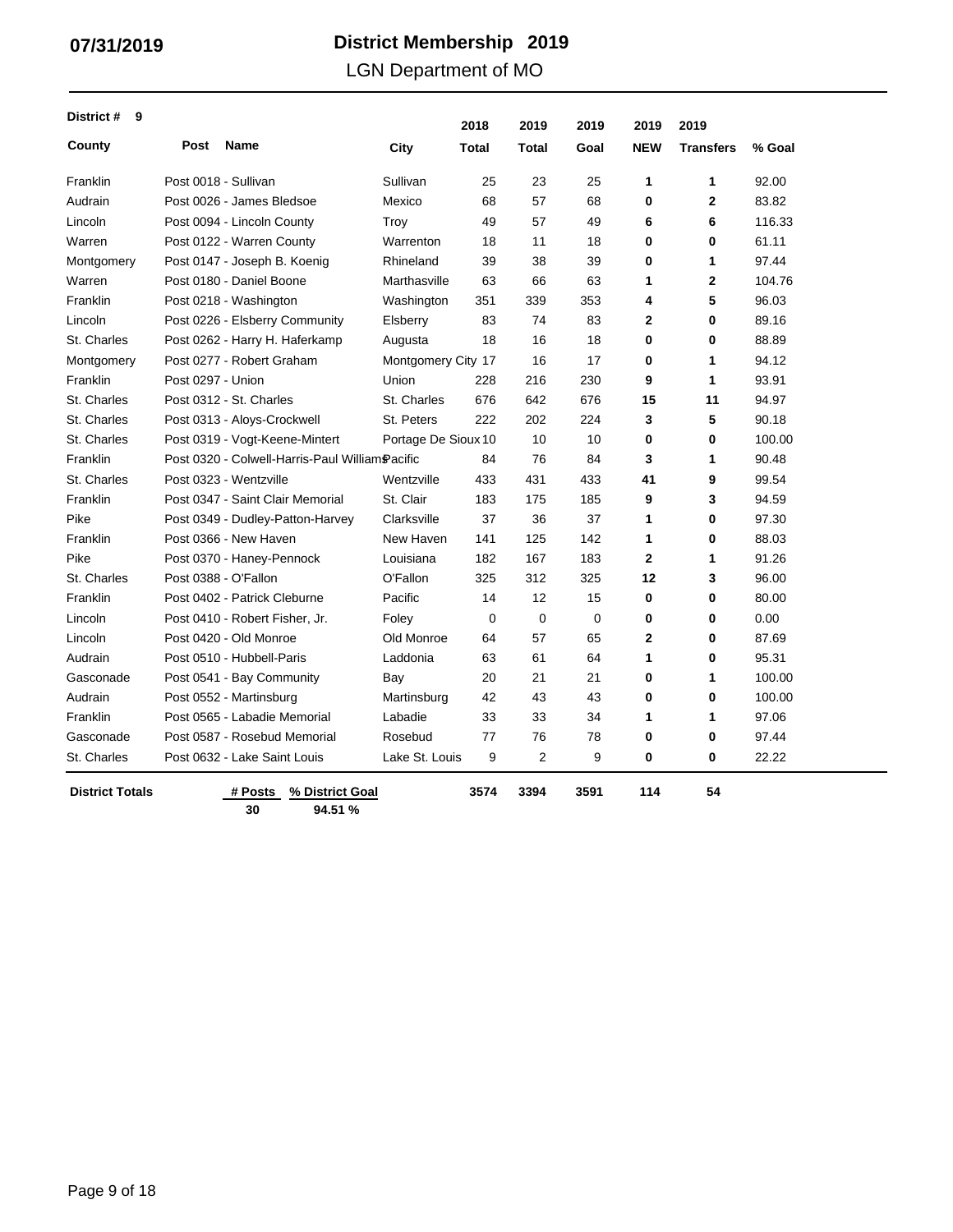LGN Department of MO

| District #<br>10       |                      |                                                          |                    | 2018           | 2019           | 2019           | 2019        | 2019             |        |
|------------------------|----------------------|----------------------------------------------------------|--------------------|----------------|----------------|----------------|-------------|------------------|--------|
| County                 | Post                 | Name                                                     | City               | <b>Total</b>   | <b>Total</b>   | Goal           | <b>NEW</b>  | <b>Transfers</b> | % Goal |
| St. Louis              |                      | Post 0101 - Goff-Moll                                    | <b>Brentwood</b>   | 113            | 108            | 114            | 2           | 0                | 94.74  |
| St. Louis              |                      | Post 0111 - St. Louis County Memorial Shrewsbury         |                    | 303            | 279            | 305            | $\mathbf 1$ | 14               | 91.48  |
| St. Louis              |                      | Post 0143 - Oliver Guy Vassar                            | University City    | 26             | 35             | 28             | 13          | 0                | 125.00 |
| St. Louis              |                      | Post 0156 - Kirkwood Memorial                            | Kirkwood           | 69             | 62             | 71             | 0           | 1                | 87.32  |
| St. Louis              |                      | Post 0161 - Williams-Owen-McGuire                        | Ferguson           | 96             | 86             | 98             | $\bf{0}$    | 0                | 87.76  |
| St. Louis              |                      | Post 0162 - Lemay Memorial                               | Lemay              | 342            | 323            | 344            | 15          | $\mathbf{2}$     | 93.90  |
| St. Louis              |                      | Post 0172 - Webster Groves Memorial Webster Groves       |                    | -31            | 35             | 32             | 4           | 0                | 109.38 |
| St. Louis              | Post 0177 - O. Brien |                                                          | Eureka             | 149            | 130            | 140            | 7           | 0                | 92.86  |
| St. Louis              |                      | Post 0184 - Jennings-Manor                               | Jennings           | 10             | 11             | $\overline{7}$ | 0           | 0                | 157.14 |
| St. Louis              |                      | Post 0208 - Walter Le Pere                               | Manchester         | 575            | 543            | 570            | 23          | 10               | 95.26  |
| St. Louis              |                      | Post 0213 - Emerson-Marshall-Sherwod daryland Heights 51 |                    |                | 40             | 52             | 0           | $\mathbf 0$      | 76.92  |
| St. Louis              |                      | Post 0267 - Glasgow Village Memorial Glasgow Village     |                    | 7              | 5              | 9              | 0           | 0                | 55.56  |
| St. Louis              |                      | Post 0269 - Jack Ming                                    | Kirkwood           | $\overline{2}$ | $\mathbf{1}$   | 2              | $\bf{0}$    | 0                | 50.00  |
| St. Louis              |                      | Post 0335 - Fort Bellefontaine MemorialSpanish Lake      |                    | 39             | 38             | 42             | 0           | 0                | 90.48  |
| St. Louis              |                      | Post 0338 - Thoman-Boothe                                | Overland           | 239            | 197            | 238            | 5           | 0                | 82.77  |
| St. Louis              |                      | Post 0397 - Creve Coeur Memorial                         | Creve Coeur        | 217            | 211            | 218            | 13          | 3                | 96.79  |
| St. Louis              |                      | Post 0400 - Fenton Memorial                              | Fenton             | 236            | 244            | 238            | 14          | 1                | 102.52 |
| St. Louis              |                      | Post 0439 - Valley Park Memorial                         | <b>Valley Park</b> | 13             | $\overline{7}$ | 14             | 0           | 0                | 50.00  |
| St. Louis              |                      | Post 0442 - Riverview Gardens Memori Niverview           |                    | 13             | 13             | 14             | 1           | 0                | 92.86  |
| St. Louis              |                      | Post 0444 - Florissant Valley Memorial Florissant        |                    | 479            | 433            | 482            | 5           | 6                | 89.83  |
| St. Louis              |                      | Post 0556 - Chesterfield Memorial                        | Chesterfield       | 107            | 105            | 107            | 4           | 1                | 98.13  |
| St. Louis              |                      | Post 0611 - Ballwin Memorial                             | <b>Ballwin</b>     | 47             | 41             | 48             | 0           | 0                | 85.42  |
| St. Louis              |                      | Post 0777 - Joseph L. Frank Memorial Crestwood           |                    | 73             | 55             | 75             | 0           | 1                | 73.33  |
| <b>District Totals</b> |                      | # Posts<br>% District Goal                               |                    | 3237           | 3002           | 3248           | 107         | 39               |        |

**23 92.43 %**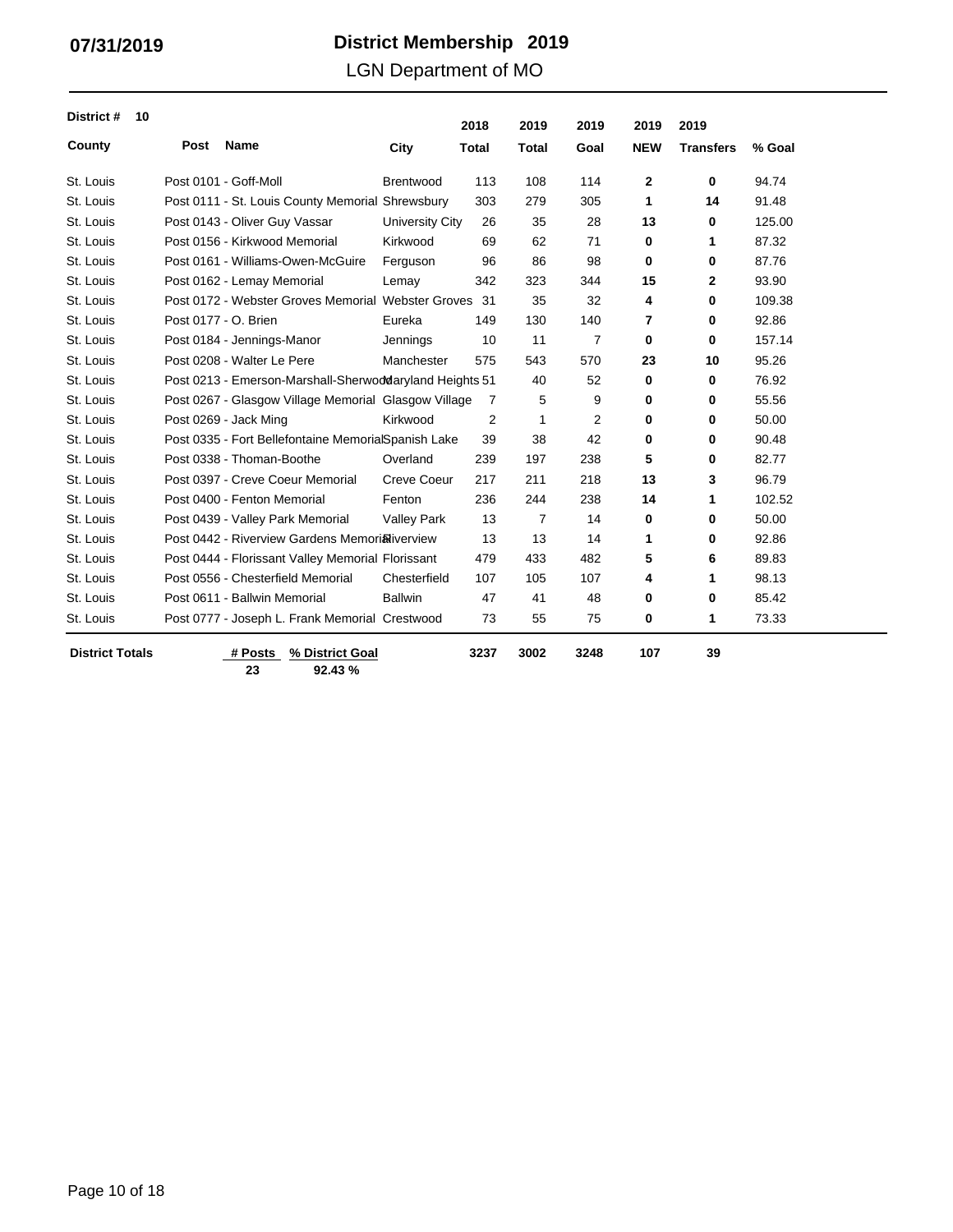LGN Department of MO

| District #             | 11/12 |                                                              |           | 2018         | 2019  | 2019 | 2019       | 2019             |        |
|------------------------|-------|--------------------------------------------------------------|-----------|--------------|-------|------|------------|------------------|--------|
| County                 | Post  | <b>Name</b>                                                  | City      | <b>Total</b> | Total | Goal | <b>NEW</b> | <b>Transfers</b> | % Goal |
| St. Louis              |       | Post 0001 - Quentin Roosevelt                                | St. Louis | 54           | 44    | 56   | $\bf{0}$   | 1                | 78.57  |
| St. Louis              |       | Post 0003 - Griesedieck-Fournier                             | St. Louis | 42           | 38    | 44   | 0          | 0                | 86.36  |
| St. Louis              |       | Post 0004 - Fred W. Stockham-St LouisSt. Louis               |           | 55           | 49    | 57   | 0          | 1                | 85.96  |
| St. Louis              |       | Post 0015 - Rollo-Calcaterra                                 | St. Louis | 150          | 132   | 151  | 4          | 13               | 87.42  |
| St. Louis              |       | Post 0037 - South St. Louis Memorial                         | St. Louis | 74           | 67    | 72   | 3          | 2                | 93.06  |
| St. Louis              |       | Post 0077 - Tom Powell                                       | St. Louis | 25           | 36    | 26   | 6          | 1                | 138.46 |
| St. Louis              |       | Post 0089 - St. Louis Fire Department St. Louis              |           | 0            | 0     | 0    | 0          | 0                | 0.00   |
| St. Louis              |       | Post 0096 - Jerome L. Goldman                                | St. Louis | 20           | 15    | 22   | $\bf{0}$   | 0                | 68.18  |
| St. Louis              |       | Post 0165 - Walnut Park                                      | St. Louis | $\mathbf{1}$ | 0     | 1    | 0          | 0                | 0.00   |
| St. Louis              |       | Post 0179 - Union Electric Company                           | St. Louis | 46           | 43    | 46   | 0          | 0                | 93.48  |
| St. Louis              |       | Post 0186 - Aubuchon-Dennison                                | St. Louis | 5            | 2     | 5    | 0          | 0                | 40.00  |
| St. Louis              |       | Post 0299 - Anheuser-Busch Co., Inc. St. Louis               |           | 39           | 35    | 40   | 0          | 0                | 87.50  |
| St. Louis              |       | Post 0341 - Lester C. Schlueter Memori <sup>St</sup> . Louis |           | 12           | 12    | 12   | 0          | 0                | 100.00 |
| St. Louis              |       | Post 0404 - St. Louis Service Womens St. Louis               |           | 220          | 204   | 220  | 11         | 1                | 92.73  |
| St. Louis              |       | Post 0422 - Barlog-Kuszaj-Zero Memori <sup>g</sup> t. Louis  |           | 99           | 92    | 100  | 6          | 2                | 92.00  |
| St. Louis              |       | Post 0493 - Watson Road Memorial                             | St. Louis | 24           | 23    | 25   | 0          | 0                | 92.00  |
| St. Louis              |       | Post 0512 - Robert J. Short Memorial                         | St. Louis | 12           | 12    | 12   | 0          | 0                | 100.00 |
| St. Louis              |       | Post 0514 - Frank Diaz Memorial                              | St. Louis | 3            | 3     | 3    | $\bf{0}$   | 0                | 100.00 |
| St. Louis              |       | Post 0525 - St. Joseph Memorial                              | St. Louis | 31           | 24    | 29   | 0          | 1                | 82.76  |
| St. Louis              |       | Post 0555 - Golden Anniversary                               | St. Louis | 43           | 38    | 44   | 0          | 0                | 86.36  |
| St. Louis              |       | Post 0572 - Bolanovich-Krajnovich Mem <sup>g</sup> t. Louis  |           | 4            | 3     | 5    | 0          | 0                | 60.00  |
| <b>District Totals</b> |       | # Posts<br>% District Goal                                   |           | 959          | 872   | 970  | 30         | 22               |        |

**21 89.90 %**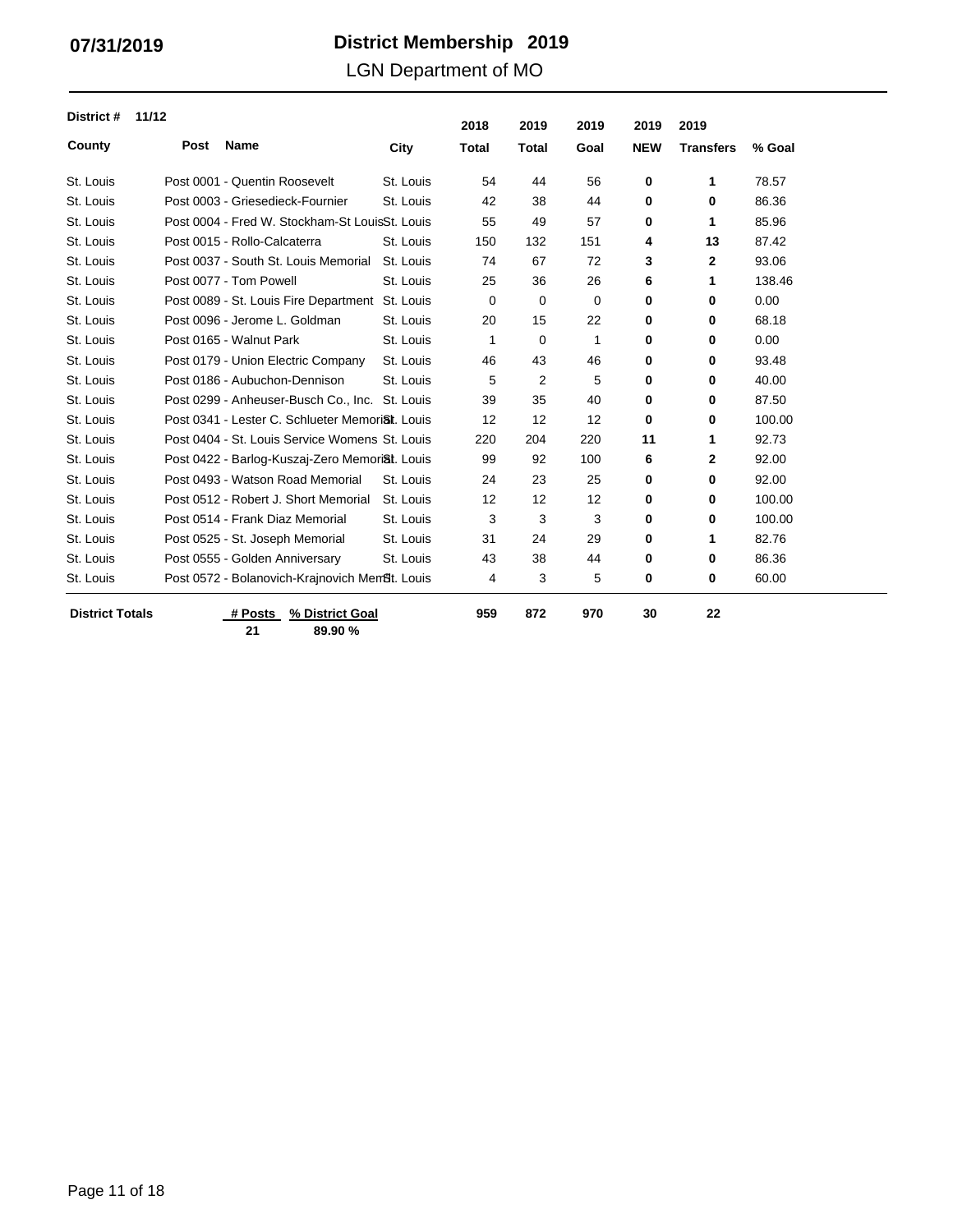### LGN Department of MO

| 13<br>District #       |                                           |                    | 2018  | 2019  | 2019 | 2019         | 2019         |        |
|------------------------|-------------------------------------------|--------------------|-------|-------|------|--------------|--------------|--------|
| County                 | Name<br><b>Post</b>                       | City               | Total | Total | Goal | <b>NEW</b>   | Transfers    | % Goal |
| St. Francois           | Post 0039 - Coleman-Frazier               | <b>Flat River</b>  | 35    | 36    | 37   | 3            | 1            | 97.30  |
| St. Francois           | Post 0083 - Jackson-Thomure               | <b>Bonne Terre</b> | 28    | 23    | 29   | 0            | 0            | 79.31  |
| Perry                  | Post 0133 - Moonier-Reddick               | Perryville         | 895   | 858   | 896  | 22           | 6            | 95.76  |
| Ste. Genevieve         | Post 0150 - Buchholtz-Kiefer              | Ste. Genevieve     | 464   | 438   | 465  | 15           | 5            | 94.19  |
| Madison                | Post 0248 - Medford Mc Clanahan           | Fredericktown      | 47    | 48    | 52   | 5            | 1            | 92.31  |
| Jefferson              | Post 0253 - Peebles-Vaughn-Wideman Festus |                    | 539   | 473   | 541  | 13           | $\mathbf{1}$ | 87.43  |
| Washington             | Post 0265 - Cordia-Humphrey               | Potosi             | 56    | 51    | 58   | 1            | 0            | 87.93  |
| Wayne                  | Post 0281 - Arnold Hodge                  | Piedmont           | 126   | 108   | 128  | $\mathbf{2}$ | 0            | 84.38  |
| Jefferson              | Post 0283 - Rock Memorial                 | Imperial           | 261   | 227   | 262  | 0            | $\mathbf{2}$ | 86.64  |
| St. Francois           | Post 0416 - Le Pere-McCalister            | Farmington         | 320   | 322   | 322  | 18           | $\mathbf{2}$ | 100.00 |
| Ste. Genevieve         | Post 0554 - Bloomsdale Memorial           | <b>Bloomsdale</b>  | 94    | 91    | 96   | 1            | 1            | 94.79  |
| <b>Jefferson</b>       | Post 0783 - Denson-Winans, Inc.           | House Springs      | 97    | 84    | 97   | 0            | 0            | 86.60  |
| <b>District Totals</b> | % District Goal<br># Posts                |                    | 2962  | 2759  | 2983 | 80           | 19           |        |

 $\overline{\phantom{a}}$ 

**12 92.49 %**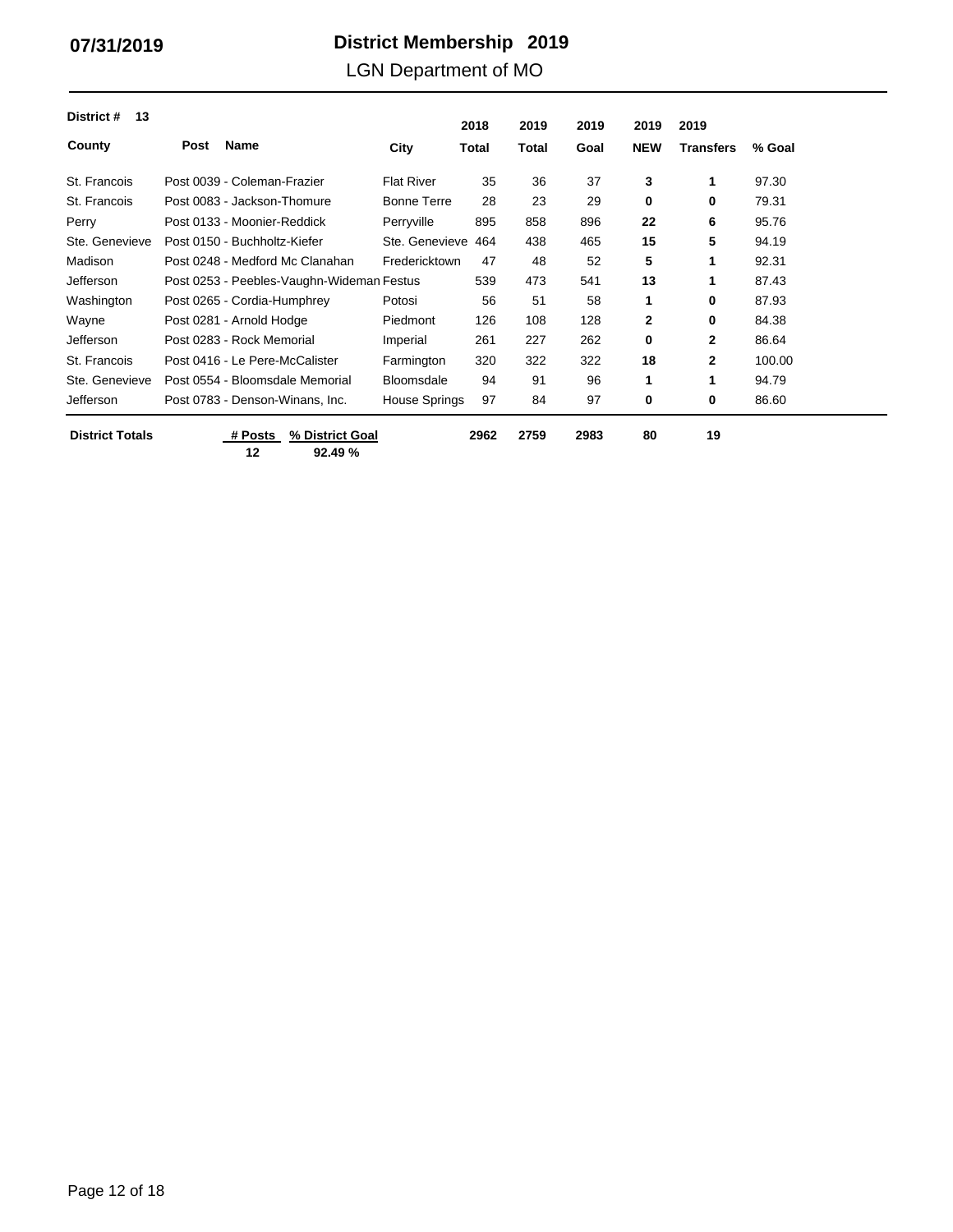### LGN Department of MO

| District #<br>14       |      |                                               |                    | 2018         | 2019           | 2019 | 2019       | 2019             |        |
|------------------------|------|-----------------------------------------------|--------------------|--------------|----------------|------|------------|------------------|--------|
| County                 | Post | <b>Name</b>                                   | City               | <b>Total</b> | <b>Total</b>   | Goal | <b>NEW</b> | <b>Transfers</b> | % Goal |
| Stoddard               |      | Post 0059 - Kenady-Hanks                      | <b>Dexter</b>      | 101          | 84             | 101  | 1          | 0                | 83.17  |
| Cape Girardeau         |      | Post 0063 - Louis K. Juden                    | Cape Girardeau 310 |              | 290            | 307  | 7          | 3                | 94.46  |
| <b>Dunklin</b>         |      | Post 0066 - Samuel T. Adams                   | Kennett            | 37           | 32             | 40   | 0          | 0                | 80.00  |
| Ripley                 |      | Post 0087 - David M. Robertson                | Doniphan           | 7            | $\overline{7}$ | 7    | 0          | 0                | 100.00 |
| Pemiscot               |      | Post 0088 - Pemiscot County                   | Caruthersville     | 93           | 84             | 95   | 1          | 1                | 88.42  |
| Dunklin                |      | Post 0109 - C. Dolph Gehrig                   | Campbell           | 32           | 35             | 35   | 0          | 0                | 100.00 |
| Scott                  |      | Post 0114 - Henry Meldrum                     | Sikeston           | 236          | 240            | 236  | 19         | 4                | 101.69 |
| <b>Butler</b>          |      | Post 0153 - Brown-Mabry                       | Poplar Bluff       | 263          | 237            | 265  | 12         | 6                | 89.43  |
| Cape Girardeau         |      | Post 0158 - Altenthal-Joerns                  | Jackson            | 365          | 337            | 370  | 8          | 5                | 91.08  |
| Mississippi            |      | Post 0232 - Mississippi County                | Charleston         | 4            | 4              | 4    | 0          | 0                | 100.00 |
| Dunklin                |      | Post 0293 - William and Edward PhillipsMalden |                    | 111          | 100            | 111  | 10         | 3                | 90.09  |
| <b>Dunklin</b>         |      | Post 0303 - Barnes-Casinger-Montgomerenath    |                    | 25           | 24             | 28   | 4          | 0                | 85.71  |
| Carter                 |      | Post 0333 - Marchbanks-Main                   | Van Buren          | 19           | 18             | 20   | 0          | 0                | 90.00  |
| <b>Dunklin</b>         |      | Post 0362 - Hornersville                      | Hornersville       | 16           | 19             | 20   | 3          | 1                | 95.00  |
| Scott                  |      | Post 0369 - Scott County Memorial             | Benton             | 43           | 35             | 45   | 0          | 0                | 77.78  |
| Stoddard               |      | Post 0382 - Harry C. Crumb                    | Bloomfield         | 47           | 44             | 46   | 0          | $\overline{2}$   | 95.65  |
| Scott                  |      | Post 0389 - Aubuchon-Alsobrook                | Chaffee            | 13           | 15             | 15   | 0          | 0                | 100.00 |
| <b>Butler</b>          |      | Post 0494 - Qulin Memorial                    | Qulin              | 44           | 53             | 46   | 14         | 4                | 115.22 |
| Carter                 |      | Post 0560 - Ellsinore Memorial                | Ellsinore          | 10           | 1              | 10   | 0          | 0                | 10.00  |
| <b>New Madrid</b>      |      | Post 0595 - Brown-Twitty                      | <b>New Madrid</b>  | 147          | 135            | 135  | 4          | 1                | 100.00 |
| <b>Butler</b>          |      | Post 0630 - Poplar Bluff Memorial             | Poplar Bluff       | 3            | 3              | 3    | 0          | 0                | 100.00 |
| Ripley                 |      | Post 0643 - Naylor Memorial                   | Naylor             | 57           | 46             | 58   | 0          | 1                | 79.31  |
| <b>District Totals</b> |      | % District Goal<br># Posts                    |                    | 1983         | 1843           | 1997 | 83         | 31               |        |

**22 92.29 %**

Page 13 of 18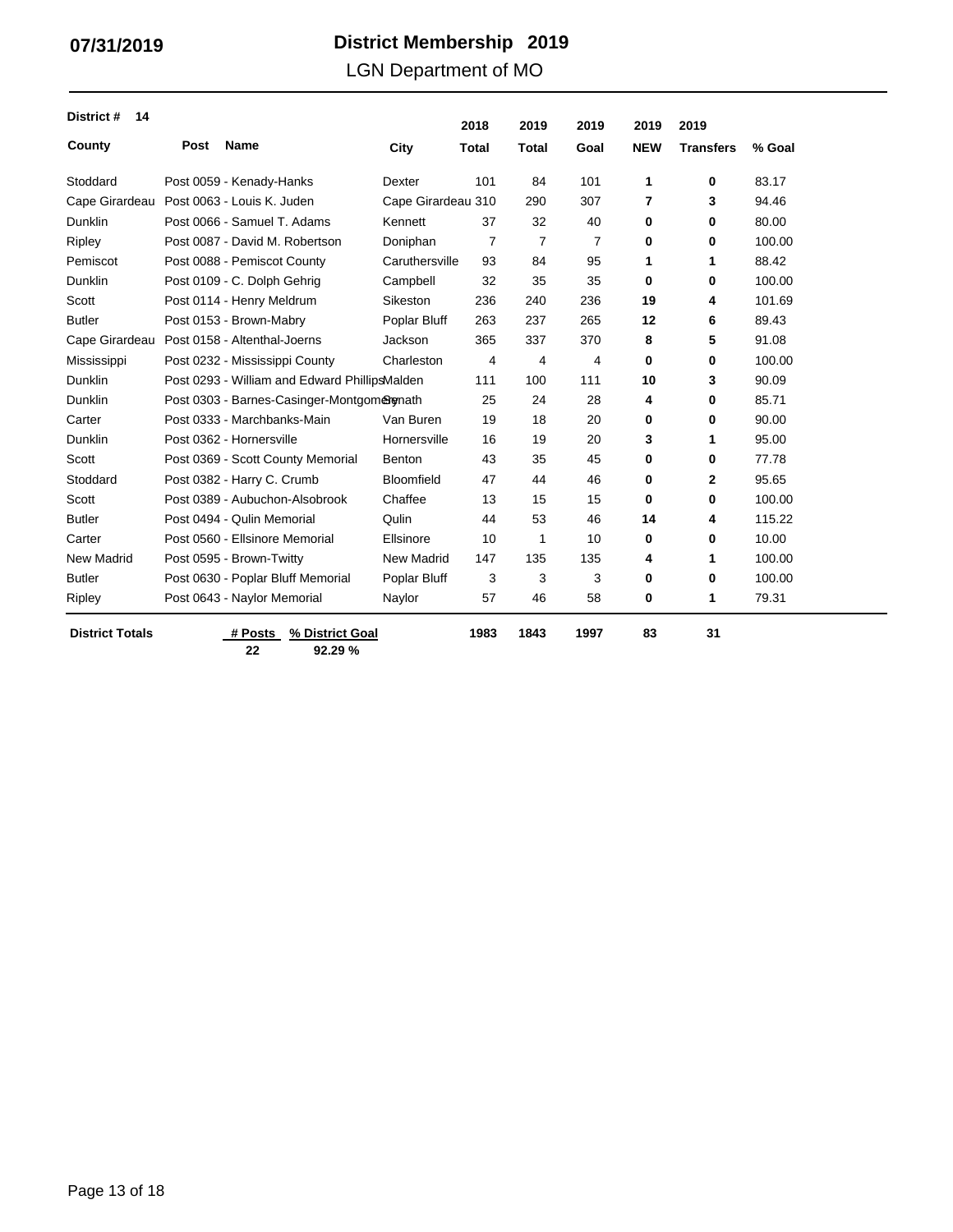### LGN Department of MO

| District #<br>15       |                   |                                       |                     | 2018           | 2019         | 2019 | 2019         | 2019             |        |
|------------------------|-------------------|---------------------------------------|---------------------|----------------|--------------|------|--------------|------------------|--------|
| County                 | Post              | <b>Name</b>                           | City                | <b>Total</b>   | <b>Total</b> | Goal | <b>NEW</b>   | <b>Transfers</b> | % Goal |
| Jasper                 |                   | Post 0009 - Edwin W. Wiggins          | Carthage            | 38             | 38           | 37   | 0            | 4                | 102.70 |
| Jasper                 |                   | Post 0013 - Robert S. Thurman         | Joplin              | 177            | 196          | 177  | 21           | 27               | 110.73 |
| Dade                   |                   | Post 0047 - Greenfield                | Greenfield          | 19             | 23           | 22   | 1            | 2                | 104.55 |
| Lawrence               | Post 0065 - Ozark |                                       | Pierce City         | 24             | 22           | 26   | 0            | 0                | 84.62  |
| Jasper                 |                   | Post 0070 - Nat Cale                  | Sarcoxie            | 8              | 5            | 8    | 0            | $\bf{0}$         | 62.50  |
| Barry                  |                   | Post 0091 - Hobbs-Anderson            | Monett              | 125            | 116          | 125  | 3            | $\mathbf{2}$     | 92.80  |
| Barry                  |                   | Post 0118 - Irwin-Easley              | Cassville           | 69             | 64           | 72   | 3            | $\bf{0}$         | 88.89  |
| Lawrence               |                   | Post 0120 - Benjamin-Elliott-Stockton | Miller              | 37             | 34           | 36   | $\mathbf{2}$ | 1                | 94.44  |
| Lawrence               |                   | Post 0137 - Fred A. Boswell           | <b>Mount Vernon</b> | 46             | 54           | 46   | 4            | 3                | 117.39 |
| Newton                 |                   | Post 0163 - Clyde R. Burdick          | Neosho              | 99             | 84           | 99   | 4            | $\mathbf{2}$     | 84.85  |
| Barton                 |                   | Post 0209 - Jesse C. Rains            | Lamar               | 17             | 15           | 17   | 1            | $\bf{0}$         | 88.24  |
| Barton                 |                   | Post 0289 - Eccher-Patrick            | Liberal             | 15             | 16           | 15   | 3            | $\bf{0}$         | 106.67 |
| Jasper                 |                   | Post 0322 - Darris S. Schalk          | Webb City           | 88             | 93           | 90   | 3            | 4                | 103.33 |
| Dade                   |                   | Post 0372 - Roy E. Carr               | Lockwood            | 62             | 61           | 63   | 1            | $\bf{0}$         | 96.83  |
| McDonald               |                   | Post 0392 - Pineville-Jane            | Pineville           | 91             | 89           | 95   | 7            | $\mathbf{2}$     | 93.68  |
| Lawrence               |                   | Post 0419 - Hubert H. Kleiboeker      | Freistatt           | 42             | 42           | 42   | 5            | 0                | 100.00 |
| Newton                 |                   | Post 0431 - Miller-Goodwin-King       | Diamond             | 38             | 26           | 38   | 1            | 1                | 68.42  |
| Dade                   |                   | Post 0443 - Everton Memorial          | Everton             | 23             | 20           | 23   | $\bf{0}$     | 1                | 86.96  |
| Barton                 |                   | Post 0473 - Hickman-Owen              | Golden City         | $\overline{7}$ | 7            | 8    | 0            | 0                | 87.50  |
| McDonald               |                   | Post 0553 - Tri-State                 | Southwest City      | 11             | 9            | 11   | 0            | 0                | 81.82  |
| Lawrence               |                   | Post 0588 - Lewis-Wilkinson           | Red Oak             | 16             | 16           | 18   | $\bf{0}$     | 0                | 88.89  |
| Jasper                 |                   | Post 0781 - Carl Junction Memorial    | Carl Junction       | 26             | 37           | 26   | 12           | 4                | 142.31 |
| <b>District Totals</b> |                   | % District Goal<br># Posts            |                     | 1078           | 1067         | 1094 | 71           | 53               |        |

**22 97.53 %**

Page 14 of 18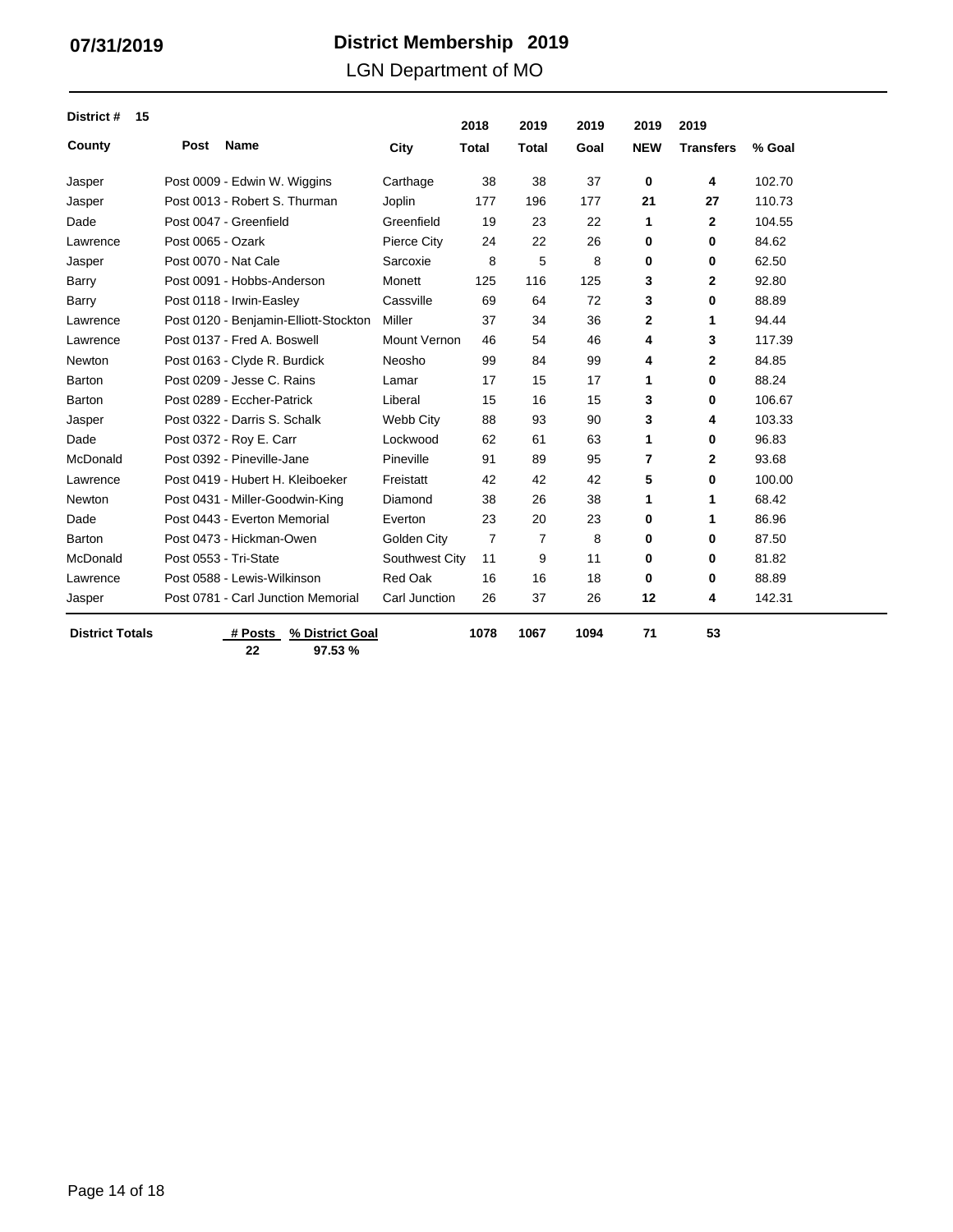LGN Department of MO

| District #<br>16       |      |                                                  |                       | 2018           | 2019           | 2019           | 2019       | 2019             |        |
|------------------------|------|--------------------------------------------------|-----------------------|----------------|----------------|----------------|------------|------------------|--------|
| County                 | Post | <b>Name</b>                                      | City                  | Total          | <b>Total</b>   | Goal           | <b>NEW</b> | <b>Transfers</b> | % Goal |
| Maries                 |      | Post 0012 - Coffey's Brothers Memorial Vienna    |                       | 53             | 51             | 54             | 5          | 0                | 94.44  |
| Howell                 |      | Post 0023 - Wayne T. Boles                       | <b>West Plains</b>    | 70             | 66             | 74             | 4          | 1                | 89.19  |
| Wright                 |      | Post 0030 - Leonard Wood                         | Mountain Grove 110    |                | 105            | 110            | 1          | 0                | 95.45  |
| Texas                  |      | Post 0041 - Texas County                         | Houston               | 55             | 52             | 55             | 0          | 1                | 94.55  |
| Laclede                |      | Post 0043 - Kaffenberger-Williams                | Lebanon               | 104            | 106            | 105            | 7          | 1                | 100.95 |
| Wright                 |      | Post 0045 - Elmer O. Sellers                     | Hartville             | 36             | 31             | 36             | 1          | 1                | 86.11  |
| Crawford               |      | Post 0081 - Crawford County Memorial Bourbon     |                       | 60             | 51             | 60             | 2          | 1                | 85.00  |
| Dent                   |      | Post 0099 - Walker-Roney                         | Salem                 | 124            | 102            | 126            | 2          | 1                | 80.95  |
| Wright                 |      | Post 0128 - Clarence L. King                     | Mansfield             | 71             | 63             | 70             | 1          | 1                | 90.00  |
| Pulaski                |      | Post 0195 - Estill Pummill                       | Crocker               | 24             | 25             | 25             | 1          | 0                | 100.00 |
| Laclede                |      | Post 0214 - Stratton-Rector                      | Phillipsburg          | $\overline{7}$ | $\overline{7}$ | $\overline{7}$ | 0          | 0                | 100.00 |
| Pulaski                |      | Post 0240 - Richland                             | Richland              | 55             | 62             | 55             | 12         | $\mathbf{2}$     | 112.73 |
| Phelps                 |      | Post 0270 - Rolla Memorial                       | Rolla                 | 59             | 53             | 60             | 1          | 0                | 88.33  |
| Pulaski                |      | Post 0298 - Liesmann-Roberts                     | Dixon                 | 83             | 81             | 81             | 8          | 4                | 100.00 |
| Pulaski                |      | Post 0331 - William C. Anderson Memoßal Robert   |                       | 320            | 293            | 320            | 15         | 8                | 91.56  |
| Oregon                 |      | Post 0344 - Charles Burkett                      | Thayer                | 63             | 60             | 65             | 1          | 1                | 92.31  |
| Crawford               |      | Post 0345 - Coleman-Ogle-Butt                    | Steelville            | 34             | 33             | 36             | 0          | 0                | 91.67  |
| <b>Maries</b>          |      | Post 0354 - Lischwe-Brandel                      | <b>Brinktown</b>      | 18             | 17             | 18             | 0          | 0                | 94.44  |
| Howell                 |      | Post 0384 - Smith-Holloway                       | <b>Willow Springs</b> | 58             | 53             | 58             | 2          | 1                | 91.38  |
| Crawford               |      | Post 0456 - Copling-Spreng                       | Leasburg              | 0              | $\mathbf 0$    | $\mathbf 0$    | 0          | 0                | 0.00   |
| Texas                  |      | Post 0470 - Lewis-Gorrell                        | Plato                 | 20             | 19             | 21             | 1          | 0                | 90.48  |
| Shannon                |      | Post 0509 - Birch Tree Memorial                  | <b>Birch Tree</b>     | 23             | 13             | 23             | 0          | 0                | 56.52  |
| Crawford               |      | Post 0522 - Cuba Memorial                        | Cuba                  | 53             | 48             | 53             | 0          | $\mathbf{2}$     | 90.57  |
| Texas                  |      | Post 0559 - Licking Memorial                     | Licking               | 51             | 46             | 50             | 0          | 0                | 92.00  |
| Crawford               |      | Post 0601 - Davisville Memorial                  | Davisville            | 16             | 15             | 16             | 0          | 0                | 93.75  |
| Phelps                 |      | Post 0607 - St. James MO Veterans HoBte James    |                       | 70             | 60             | 70             | 7          | 4                | 85.71  |
| Phelps                 |      | Post 0780 - General James H. Doolittle Doolittle |                       | 35             | 11             | 35             | 0          | 0                | 31.43  |
| Pulaski                |      | Post 1783 - Mid MO Women Veterans St. Robert     |                       | 17             | 13             | 19             | 3          | 0                | 68.42  |
| <b>District Totals</b> |      | % District Goal<br># Posts                       |                       | 1689           | 1536           | 1702           | 74         | 29               |        |

**28 90.25 %**

Page 15 of 18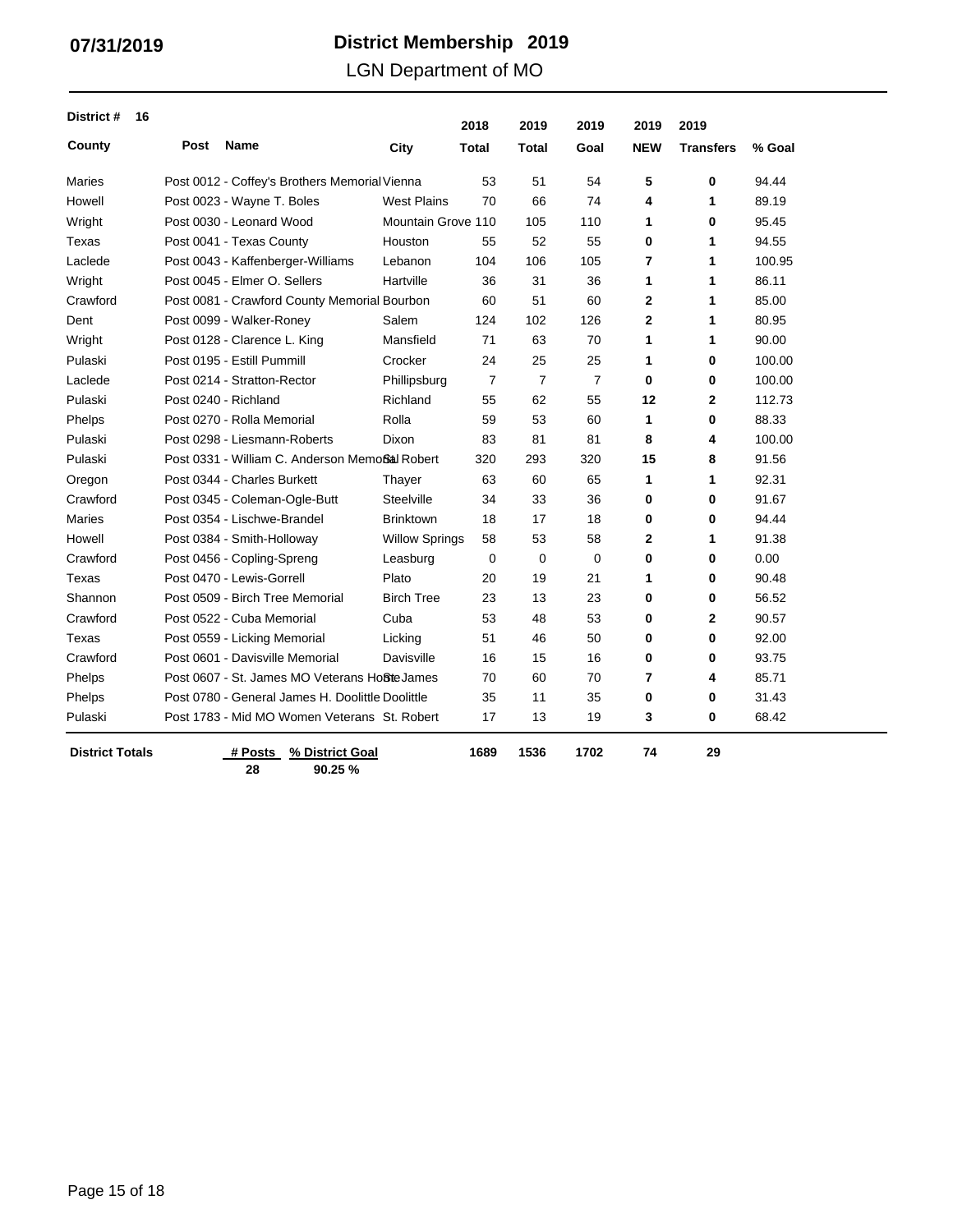Page 16 of 18

# **District Membership 07/31/2019 2019**

LGN Department of MO

| District #<br>17       |      |                                                |                        | 2018         | 2019         | 2019 | 2019       | 2019             |        |
|------------------------|------|------------------------------------------------|------------------------|--------------|--------------|------|------------|------------------|--------|
| County                 | Post | <b>Name</b>                                    | City                   | <b>Total</b> | <b>Total</b> | Goal | <b>NEW</b> | <b>Transfers</b> | % Goal |
| Dallas                 |      | Post 0019 - Creek-Ferguson-Cheek               | <b>Buffalo</b>         | 38           | 35           | 42   | 0          | 0                | 83.33  |
| Greene                 |      | Post 0038 - Heinline-Hanks                     | <b>Fair Grove</b>      | 36           | 39           | 36   | 1          | 1                | 108.33 |
| Greene                 |      | Post 0069 - Goad-Ballinger                     | Springfield            | 100          | 87           | 102  | 8          | 2                | 85.29  |
| Douglas                |      | Post 0112 - Douglas County                     | Ava                    | 83           | 81           | 90   | 6          | 2                | 90.00  |
| Greene                 |      | Post 0125 - Norval Stafford                    | Springfield            | 25           | 20           | 25   | 0          | 1                | 80.00  |
| Polk                   |      | Post 0138 - Howard S. Keeling                  | <b>Bolivar</b>         | 164          | 157          | 165  | 6          | 6                | 95.15  |
| Webster                |      | Post 0142 - Webster County                     | Marshfield             | 58           | 53           | 58   | 1          | 1                | 91.38  |
| Taney                  |      | Post 0220 - Pemberton-Jennings                 | Branson-Hollisten 57   |              | 151          | 156  | 6          | 1                | 96.79  |
| Polk                   |      | Post 0276 - Humansville                        | Humansville            | 26           | 17           | 26   | 0          | 0                | 65.38  |
| Webster                |      | Post 0306 - Wilson-Alexander                   | Seymour                | 50           | 46           | 51   | 2          | 0                | 90.20  |
| Greene                 |      | Post 0307 - Paul S. Killingsworth              | Ash Grove              | 16           | 19           | 16   | 4          | 1                | 118.75 |
| Ozark                  |      | Post 0374 - Bakersfield                        | <b>Bakersfield</b>     | 30           | 23           | 34   | 3          | 0                | 67.65  |
| Stone                  |      | Post 0413 - Crane Memorial                     | Crane                  | 19           | 15           | 20   | 0          | 0                | 75.00  |
| Christian              |      | Post 0434 - Nixa Memorial                      | Nixa                   | 151          | 141          | 152  | 7          | 5                | 92.76  |
| Stone                  |      | Post 0637 - Table Rock                         | <b>Kimberling City</b> | 181          | 160          | 183  | 8          | 4                | 87.43  |
| Greene                 |      | Post 0639 - Vietnam War Memorial               | Springfield            | 601          | 572          | 602  | 46         | 14               | 95.02  |
| Greene                 |      | Post 0676 - Kirby Wilcox Bicentennial          | <b>Brookline</b>       | 315          | 318          | 317  | 13         | 6                | 100.32 |
| Greene                 |      | Post 1214 - Women Veterans of SW MCSpringfield |                        | 70           | 81           | 72   | 19         | 4                | 112.50 |
| <b>District Totals</b> |      | # Posts<br>% District Goal<br>18<br>93.85%     |                        | 2120         | 2015         | 2147 | 130        | 48               |        |

 $\mathcal{L}_{\mathcal{A}}$  and  $\mathcal{L}_{\mathcal{A}}$  are the set of the set of  $\mathcal{L}_{\mathcal{A}}$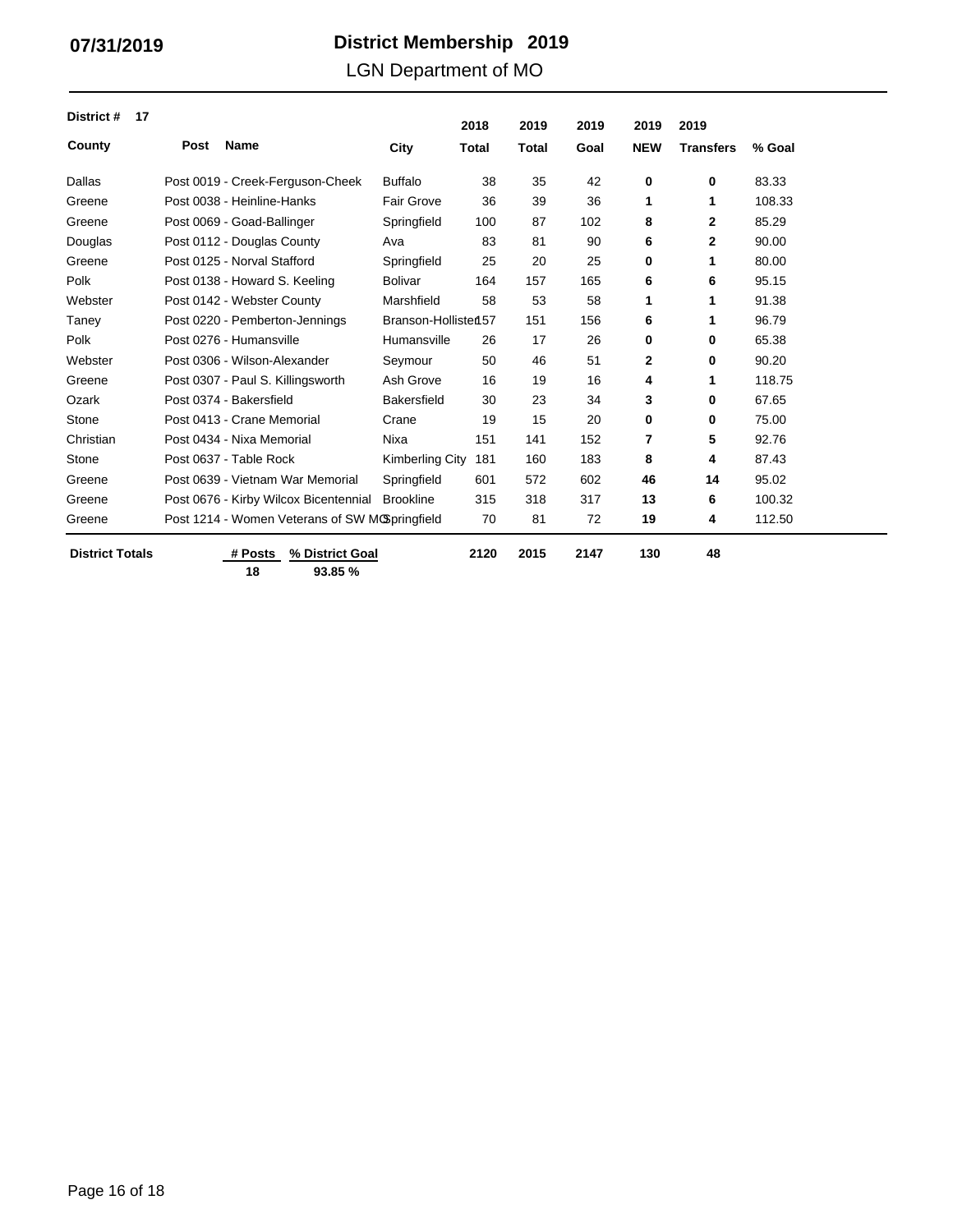LGN Department of MO

| District #<br>999      |      |                                 |                            |                | 2018  | 2019  | 2019 | 2019       | 2019             |        |
|------------------------|------|---------------------------------|----------------------------|----------------|-------|-------|------|------------|------------------|--------|
| County                 | Post | Name                            |                            | City           | Total | Total | Goal | <b>NEW</b> | <b>Transfers</b> | % Goal |
| 999                    |      | Post 0999 - Missouri Boys State |                            | Jefferson City | 91    | 88    | 100  | 0          | 4                | 88.00  |
| <b>District Totals</b> |      | # Posts                         | % District Goal<br>88.00 % |                | 91    | 88    | 100  | 0          | 4                |        |